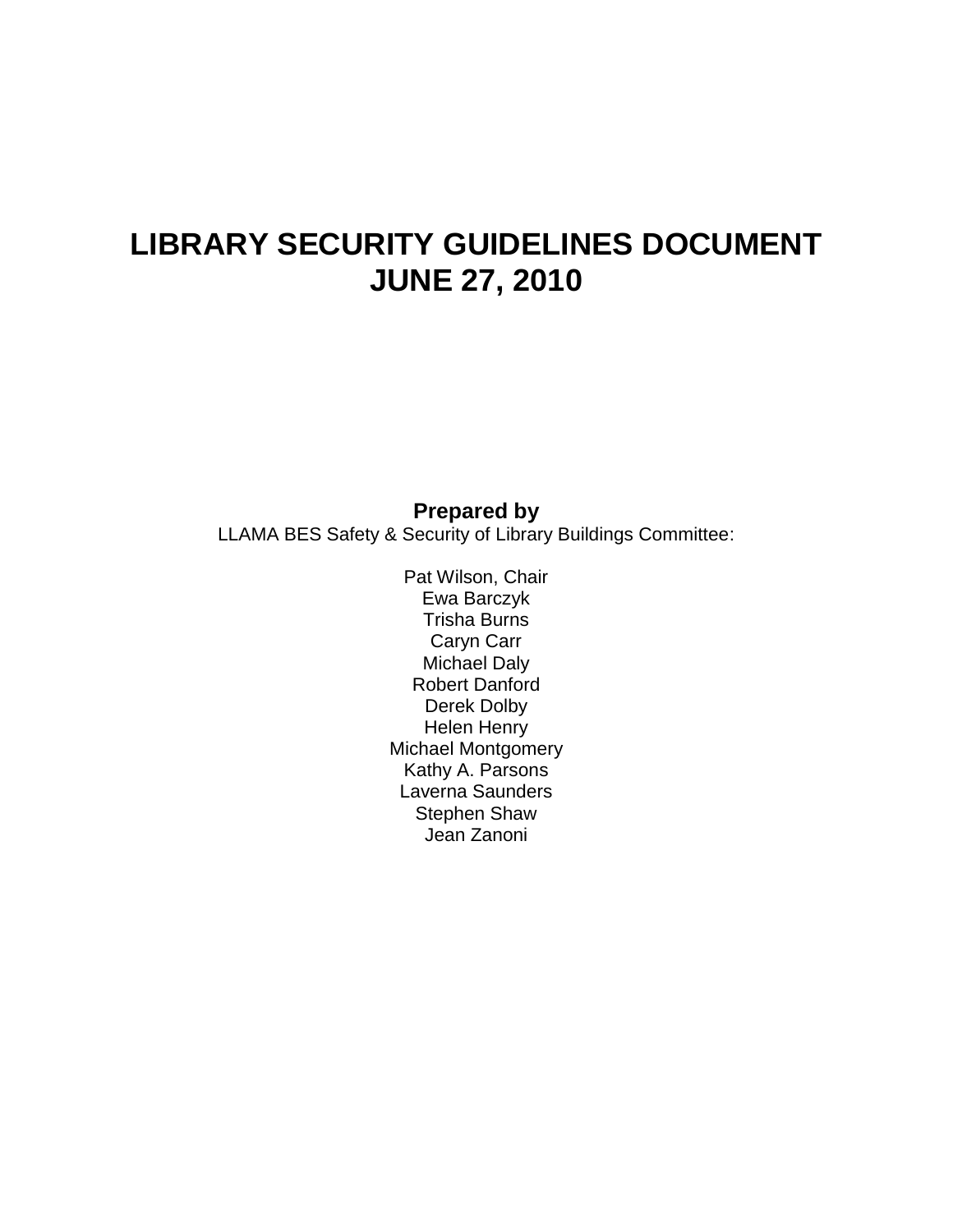# **Table of Contents**

| <b>Introduction</b>                                                                              | 2        |
|--------------------------------------------------------------------------------------------------|----------|
| <b>Definitions</b>                                                                               | 3        |
| <b>Sections</b>                                                                                  |          |
| 1. Duty to Protect<br>2. Foreseeability of Loss                                                  | 5<br>6   |
| 3. Adequacy of Protection<br>4. Fire and Emergency Protection                                    | 8        |
| <b>Physical Barrier and Lock and Key Security</b><br>5.<br>6. Security Duties and Security Staff | 11<br>13 |
| 7. Personal Access and Parcel Control<br>8. Security Alarms and Electronics                      | 15<br>17 |
| 9. Crime Prevention Through Environmental Design                                                 | 20       |
| <b>Appendix A:</b> Suggested Security Staff Qualifications                                       | 23       |
| <b>Appendix B: Staff Pre-Employment Screening Guidelines</b>                                     | 24       |

#### **Disclaimer**

The information contained in the Library Security Guidelines is for general information purposes only. The information is provided by the LLAMA BES Safety and Security of Buildings Committee and, while we endeavor to keep the information up-to-date and correct, we make no representations or warranties of any kind, express or implied, about the completeness, accuracy, reliability, suitability or availability with respect to the Guidelines or the information contained herein. Any reliance placed on such information is strictly at ones risk.

The Committee and its members shall not be liable for any loss or damage including, without limitation, indirect or consequential loss or damage, or any loss or damage whatsoever arising from loss of data or profits arising out of, or in connection with, the use of this Security Guidelines.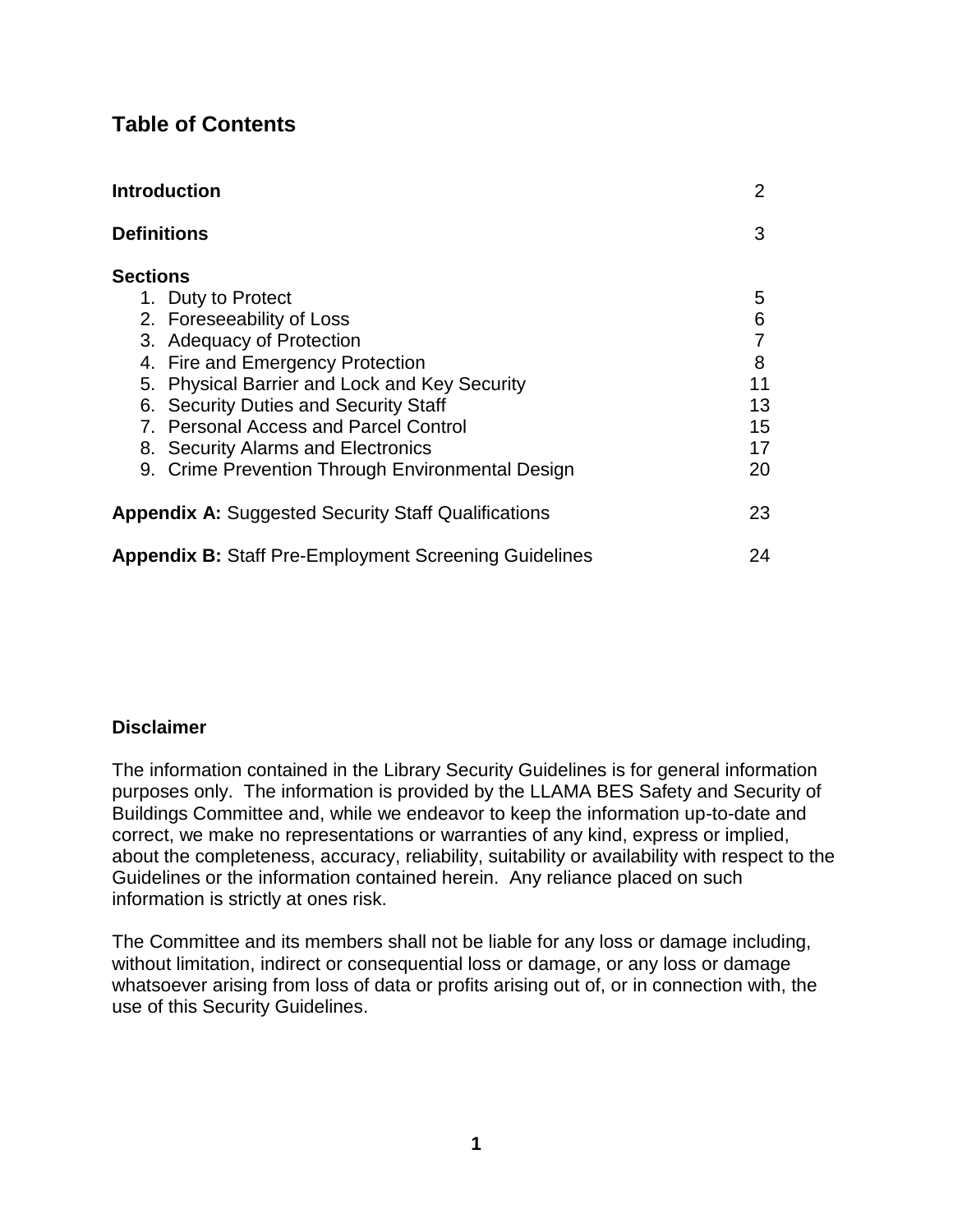#### **Introduction**

"Library Security Guidelines" is the latest in a series of documents derived from a 1989 document produced by the American Society for Industrial Security (ASIS) and revised under the auspices of the Safety and Security of Library Buildings Committee of the Buildings and Equipment Section of the Library Leadership and Management Association (LLAMA), a division of the American Library Association.

The documents that formed the basis of the current revision are:

- "Suggested Guidelines in Museum Security," AIIS Standing Committee on Museum Library and Archive Security, 1989, revised 1997.
- "Library Security Guidelines," 1996, Eric Belzer, Buena Vista University, and David Liston, Smithsonian Protection Outreach Officer.
- "Library Security Guidelines" 2001, Safety and Security Committee, Building and Equipment Section, Library Administration and Management Association (LAMA), a division of the American Library Association, Merri Hartse, chair.

The current revision is the product of the Safety and Security Committee of LLAMA BES, Elizabeth Titus (2008-09) and Pat Wilson (2009-10), chairs.

#### **While these "Guidelines" incorporate or recommend industry standards and note best practices, the document does not attempt to establish standards and in no way implies that libraries that do not or cannot adopt the recommendations are in any way negligent.**

These "Guidelines" and recommendations must be evaluated against local codes and regulations and established institutional policy and procedure. Not all aspects of all recommendations will apply to all libraries. The recommendations are voluntary and represent the composite opinion of leading experts in the field of library security.

It is clear that some libraries will not have the staff necessary to comply with some of the guidelines. Many libraries, for example, do not have a security force or a director of security and cannot hire either. But in adopting the spirit of the guidelines, these libraries can designate one person to be responsible for these duties.

Successful library security programs are based on clearly defined and wellcommunicated behavior policies for public and staff. Although these guidelines do not explicitly refer to "rules of conduct," the assumption is that the library has a set of rules governing public and staff conduct. Please note that these policies should be reviewed by the library's legal counsel and approved by the library's governing body.

Today, more than ever, security in your library is every staff member's responsibility. Even in libraries with a security force, officers can only be in one place at a time—it is everyone's responsibility to ensure a safe environment for the public, the staff and the collections.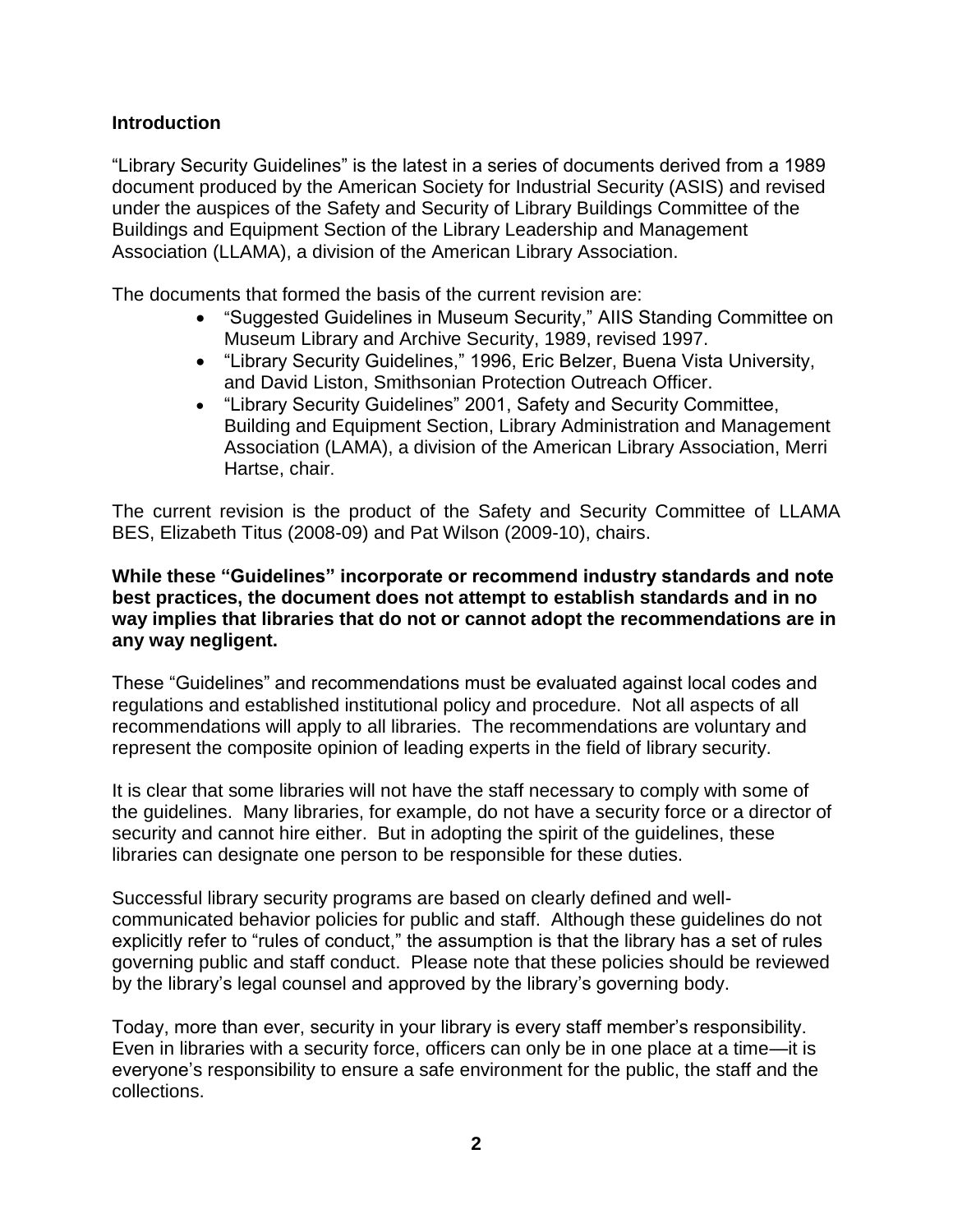#### **Definitions**

**alarm monitoring facility**: central station where security, fire or other emergency alarms are monitored and persons are dispatched to investigate the alarm.

**assets**: refers to what the library has or owns and considers valuable, including human life, collections, structures, properties, even the good name and operations of the library.

**collection and objects**: materials collected by libraries and archives to include but not limited to books, periodicals, manuscripts, maps and recordings.

**commissioned**: award of law enforcement powers to arrest and bear arms.

**CPTED**: Crime Prevention through Environmental Design.

**disaster**: uncommon, uncontrollable events such as a dangerous weather storm causing damage, sometimes contrasted with "emergency" which refers to interruptions to library operations that are relatively common, controllable emergencies such as electrical power outage, often used synonymously.

**emergency**: an interruption to library operations that is relatively common, controllable, contrasted with "disaster" above, but often used synonymously with it.

**guideline**: procedure, practice or system recommended as a minimum step toward providing protection in a library. These are not standards.

**library/archives manager**: operational director of the library or archives.

**object or collection object**: one of the materials, collected by libraries and archives, defined under "collection" above.

**perimeter security**: protection concept of designing a three-dimensional ring around objects of value, often one inside another, such as a property line perimeter, building shell perimeter, non public area perimeter and high value area perimeter.

**policy**: as used in this document is a library-wide scheme, while "program" and "plan" are management procedures for specific subjects. Specific procedures may be called "instructions," "manual," or "rules".

**protection**: includes physical security, fire protection and emergency planning, contrasted with "security" below, with which it is often used synonymously.

**secured area**: an area who perimeter security has been reviewed and usually reinforced, with entries and exits locked or under observation and generally alarmed when empty.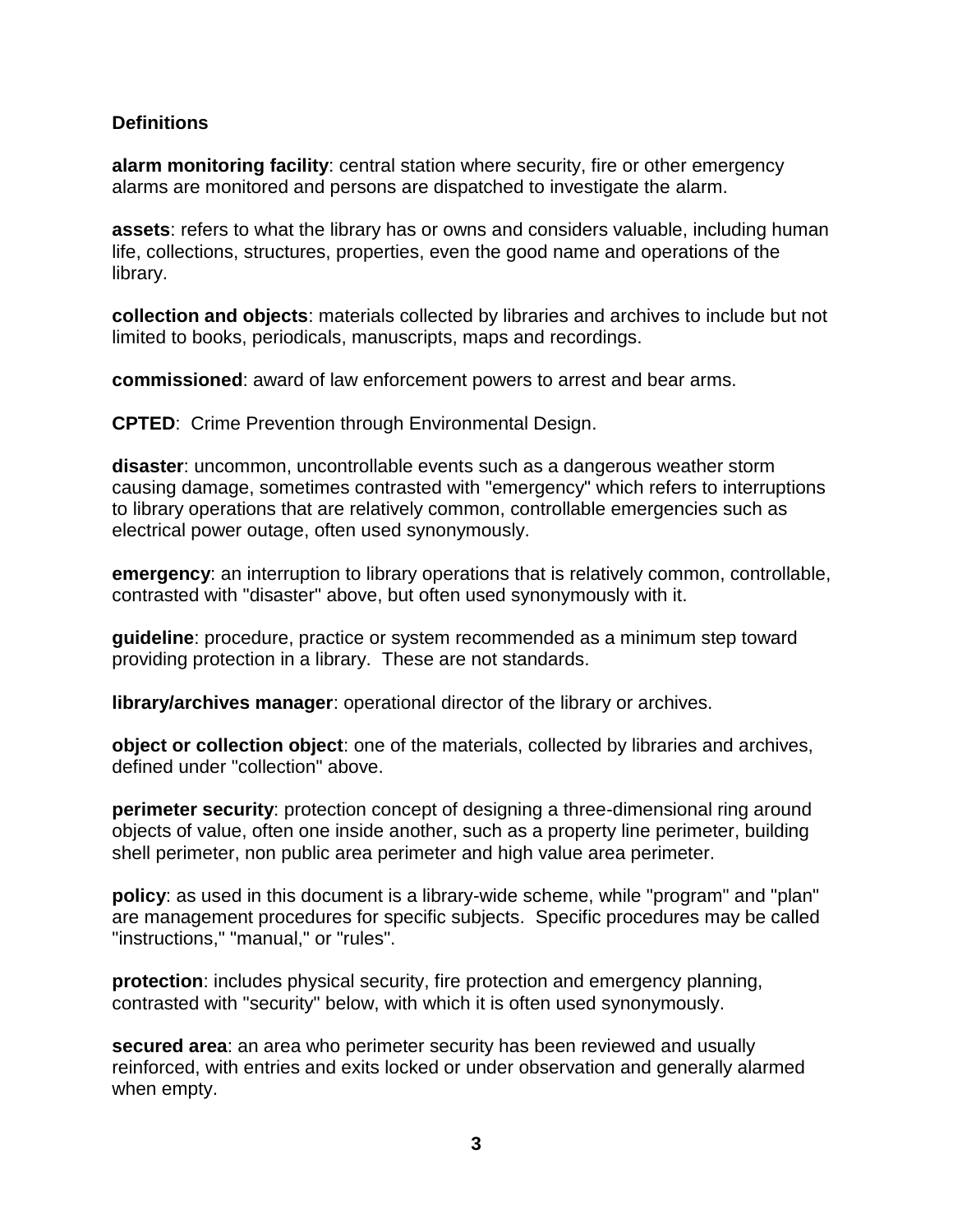**security**: generally refers to physical security protection, but here, as elsewhere, is a common synonym for "physical protection" that includes fire protection and emergency planning.

**security manager**: library/archives staff person who is appointed to be responsible for library security and protection issues.

**security staff**: staff who have security duty to perform, when they are performing that security duty.

**shall**: means "critical" for compliance.

**should**: means "highly desirable" for suggested or recommended compliance.

**special collections**: refers to high value collections.

**staff**: any persons who can be held responsible for their actions by the library, including paid and unpaid staff, volunteers, interns, researchers, contract and maintenance workers.

**staff with primary security duties**: staff who are dedicated to work conduct security duties most of their working time, usually staff of a security office or security department.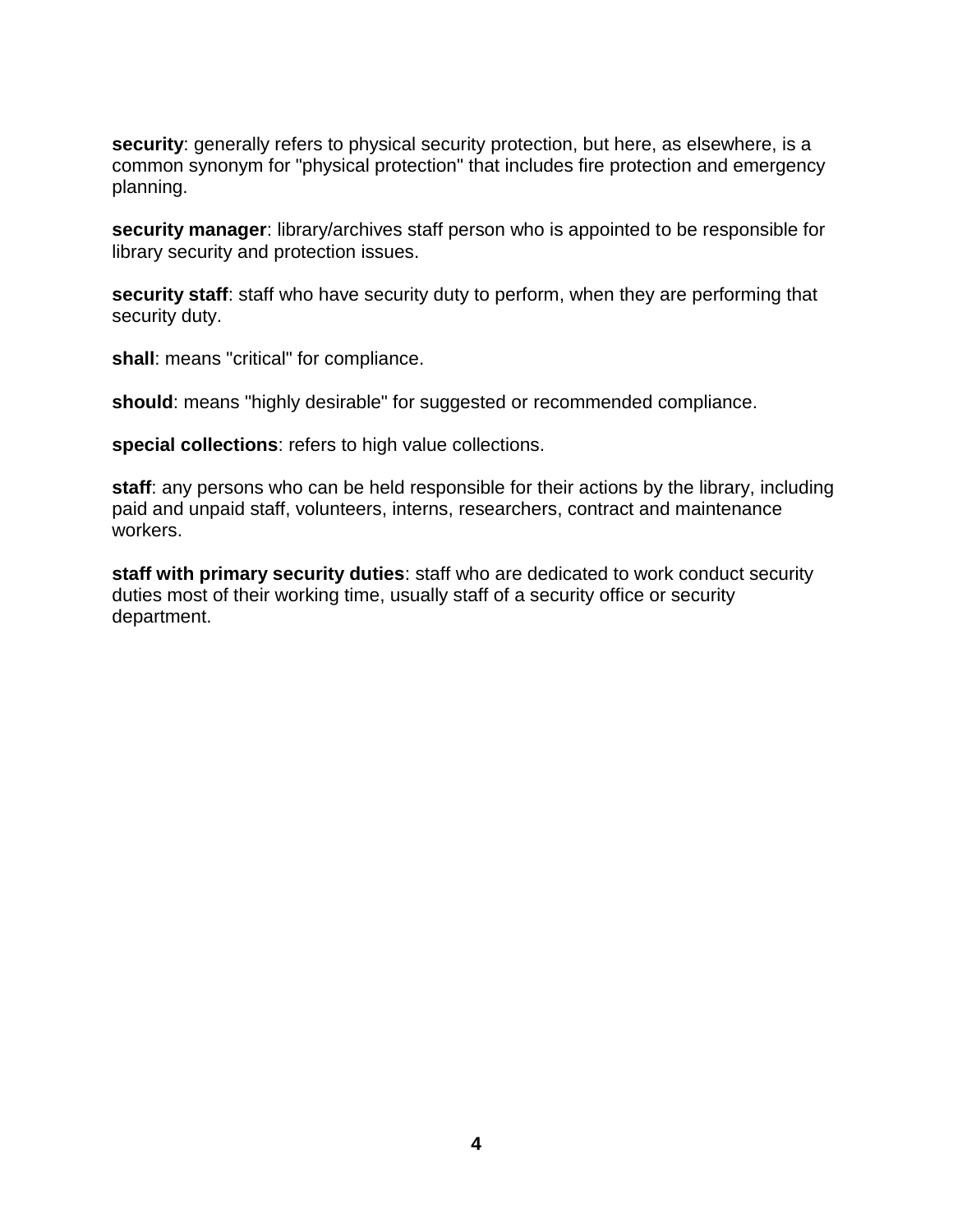# **Section 1. Duty to protect**

The scope of this duty shall not be limited by the type, size of library, governance, or collection.

It is suggested that the Library Director, or designee in safety and security matters, should be responsible for:

**1.1** ensuring the physical protection of both library staff and library patrons. He/she also is responsible for protecting the building, its contents, and its immediate surroundings. The responsibility includes, but is not limited to, the development and integration of protection programs for emergencies, as well as fire, floods, earthquakes, and other natural disasters.

**1.2** ensuring that library staff are informed of and instructed in their obligations in safety and security matters, for example, the obligation to protect lives and collections, to provide aid to disaster victims, etc.

**1.3** taking all reasonable steps to minimize loss and damage to collections, furniture, and equipment.

**1.4** developing and integrating a library asset protection policy that addresses, as appropriate to the nature and size of the library, fire and emergency protection, described in Section 4; physical barrier and lock and key protection, described in Section 5; security staff protection, described in Section 6; personal access and parcel control protection, described in Section 7; security alarms and electronics protection, described in Section 8; crime prevention through environmental design, described in section 9.

**1.5** auditing the library's assets and its protection systems on a regular basis. When possible such audits should be conducted by security professionals independent of the library with no product or service-related bias.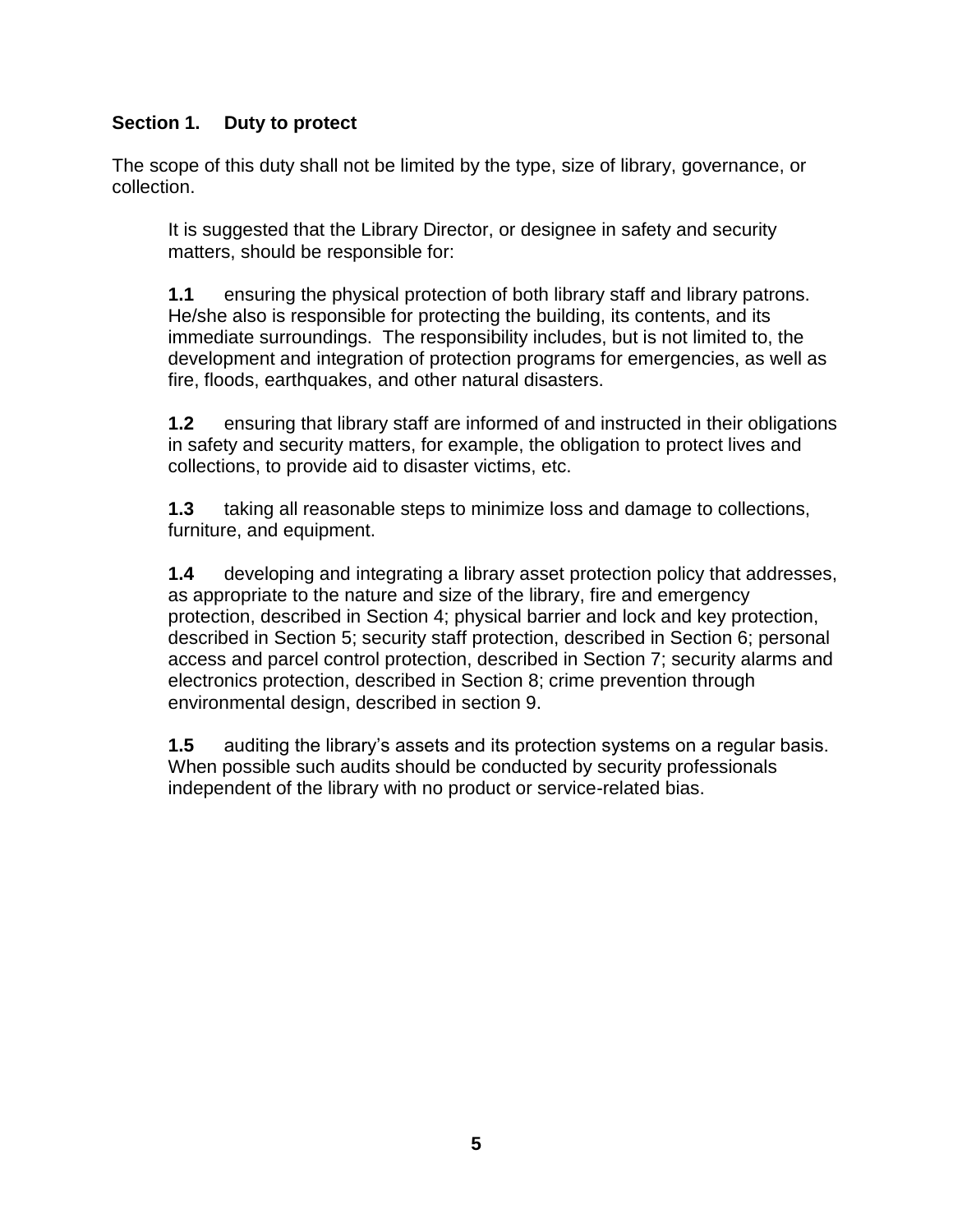# **Section 2. Foreseeability of Loss**

It is suggested that the Library Director, or designee in safety and security matters, should be responsible for:

**2.1** anticipating, and taking reasonable measures to prevent predictable losses such as minor vandalism, injuries, theft of library materials or library user property, utility interruptions, and the non-return of items borrowed from the collection.

**2.2** anticipating, and taking reasonable measures to mitigate catastrophic losses that occur during emergencies and natural disasters, such as earthquakes, major fires or floods, major structural, medical and chemical accidents, weather-related catastrophes, and those from civil unrest, drawing upon local and regional experience as a means of loss avoidance (see Section 4). As the library develops strategies and programs for security it should examine the experiences and responses of neighboring institutions which have dealt with some of these issues. Law enforcement, fire service, risk management, insurance professionals, and others with expertise in loss prevention also should be consulted as appropriate.

**2.3** working closely with agencies responsible for recruitment and appointment of personnel to ensure that staff and professional employees have received verification of their identity and past history, avoiding, where possible, any potential threat to other staff, the public, the collections, or other building contents. See Appendix B.

**2.4** documenting all losses, including those from fires, natural disasters, crimes, antisocial behavior, etc., that occur on or near the library involving library staff, library users, their property or library property. This information should be collected and organized in a manner that facilitates the anticipation and prevention of further losses.

**2.5** monitoring and maintaining communication with theft reporting agencies or media, particularly electronic distribution lists dealing with library loss prevention, security, and stolen property reporting as a means of avoiding the purchase of stolen property and of keeping abreast of security trends and issues.

**2.6** reporting promptly any obvious losses to appropriate institutional officials and external agencies to increase the possibility of recovery, to promote the apprehension and punishment of the perpetrator(s), and to help other libraries to avoid similar losses.

**2.7** seeking professional external evaluation of any high-threat sites within the library and any collections, furnishings, or equipment with unusually high value in order to anticipate and prevent security program inadequacies.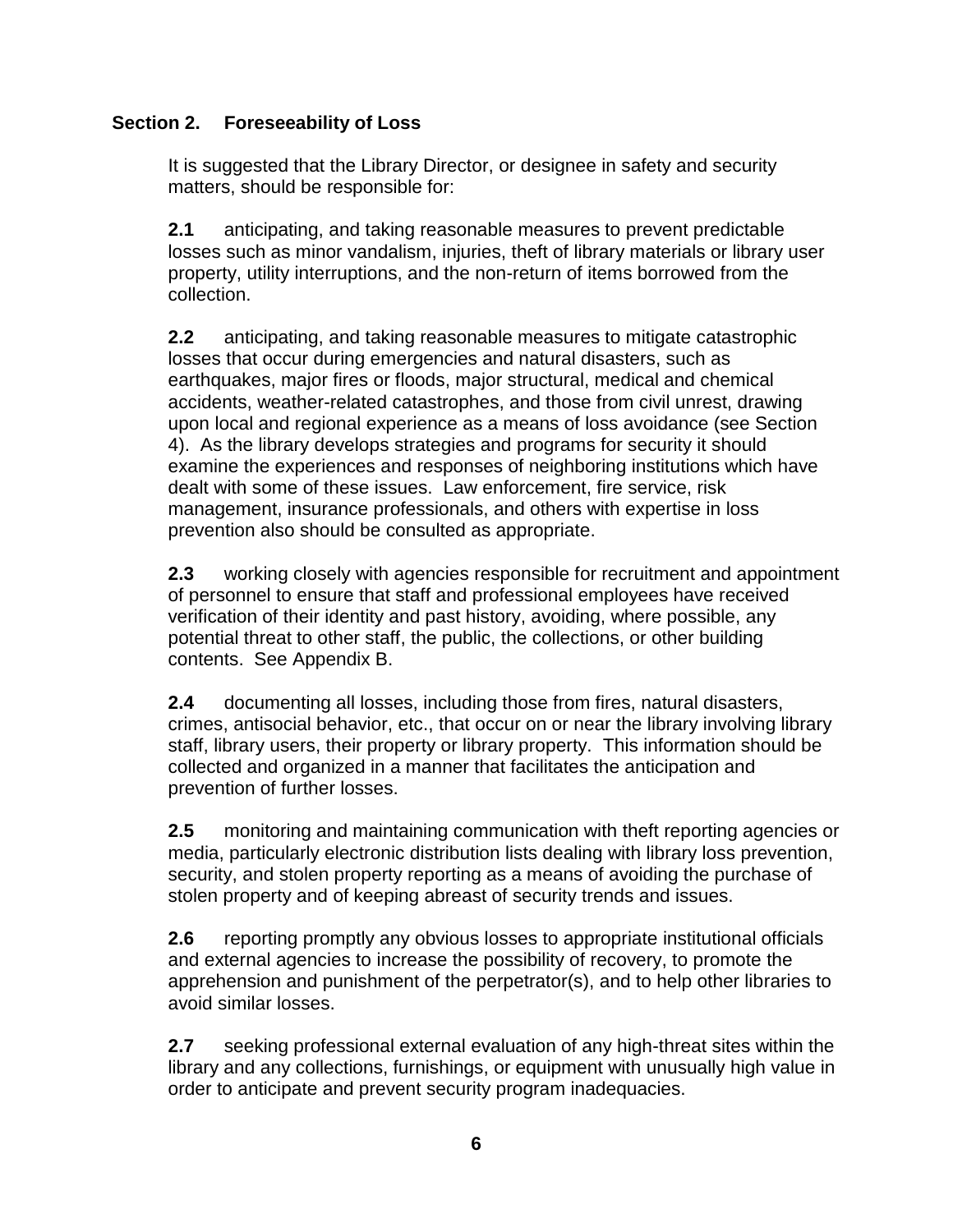# **Section 3. Adequacy of Protection**

It is suggested that the Library Director, or designee in safety and security matters, should be responsible for:

**3.1** managing situations of gravity and sensitivity and to provide clear and immediate or timely emergency direction.

**3.2** preparing a library security policy that includes staff rules to protect people, collections, facilities and grounds, and that applies to everyone regardless of position, rank, title, status, or similar criteria.

**3.3** implementing employment practices to ensure consistent and comprehensive evaluation of potential staff hires. See Appendix B.

**3.4** evaluating threats against persons and the library to develop effective protection programs with goals, objectives, timetables, and benchmarks to counter specific threats such as fire, theft, vandalism and mutilation, and personal safety.

**3.5** preparing and keeping current a library fire evacuation plan and an emergency disaster plan for each library with specific staff instructions and directions, including emergency closing and evacuation, staff notification, life safety responsibilities, maintenance of building integrity and utilities, library stand-alone procedures, and emergency conservation and recovery. See Section 4.

**3.6** preparing a security operations manual for routine, operational and emergency situations, which is especially useful during the absence of higher level managers. See Section 6.

**3.7** ensuring that the person responsible for security/safety needs to follow construction projects to completion to ensure the site is in compliance with safety/security Standards, i.e. American with Disabilities Act requirements; fire alarm systems; swipe cards/lock systems.

**3.8** supporting communications between Security Management and Emergency Management agencies.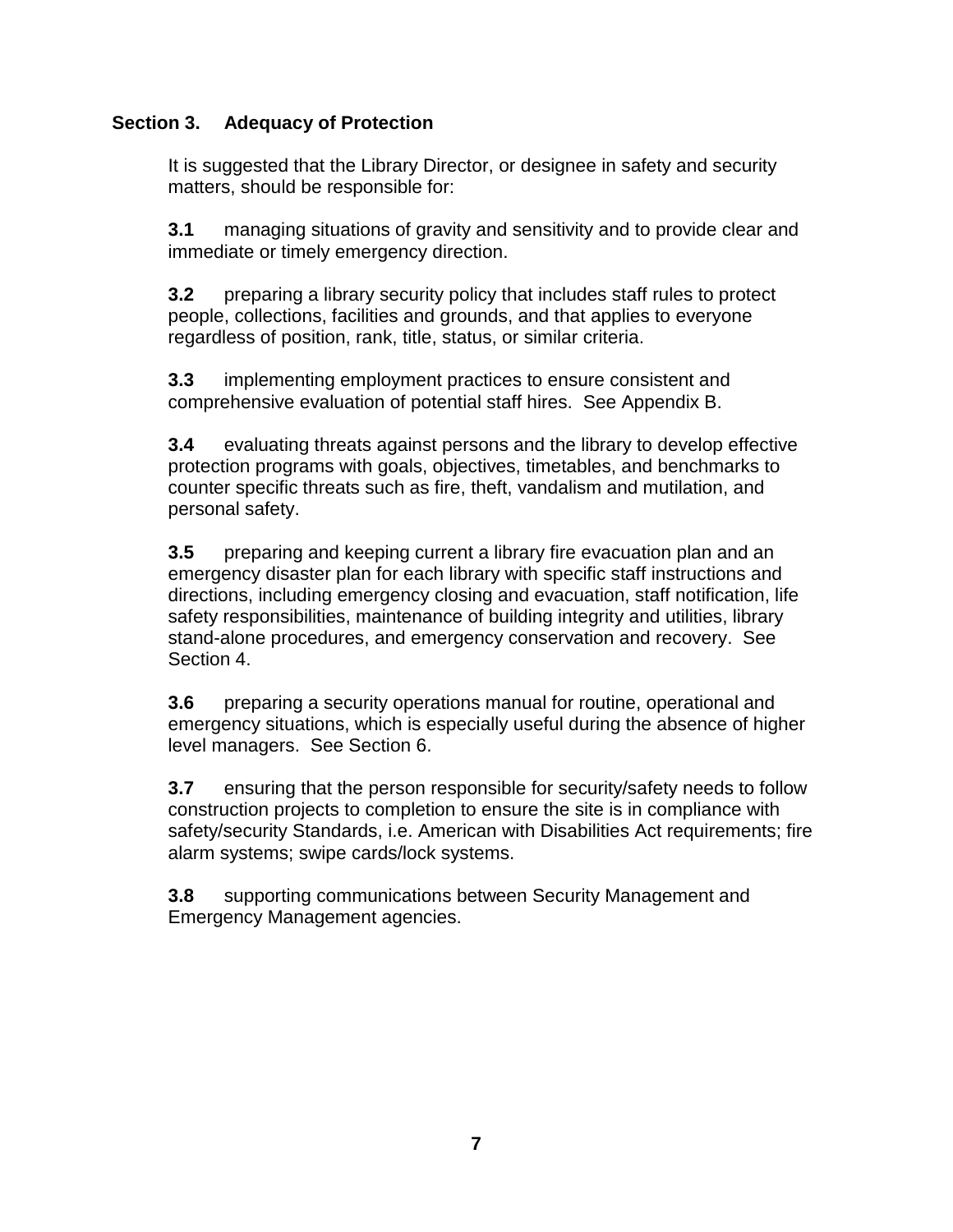### **Section 4. Fire and Emergency Protection**

It is suggested that the Library Director, or designee in safety and security matters, should be responsible for:

**4.1** integrating a fire and emergency protection program into a library protection policy to avoid and mitigate losses to the library. Fire risk is the major threat to libraries and archives and library protection should be managed accordingly, following the guidance of the National Fire Protection Administration (NFPA) National Standards especially NFPA Standard 909 for the protection of Cultural Resources, Including Museums, Libraries, Places of Worship and NFPA Standard 914 for the protection of Historic Structures, and subsequent revisions. Each state and city may have fire codes additional or slightly different from NFPA standards which can be easily verified with the local fire department. For additional information relating to NFPA Standards refer to the NFPA website: [www.nfpa.org.](http://www.nfpa.org/) Note that there is a subsequent cost fee to obtain the full context of a particular standard. It should be noted that building codes are primarily intended to protect the safety of the occupants and the fire fighters. Beyond building code minimums there are additional fire suppression and safety systems that can provide both occupant safety and also protect high value Library materials against water damage that will occur from a sprinkler system. Some of these concepts are noted below.

**4.2** using reliable early warning fire detection and annunciation systems (visible strobe lights and audible alarm signals) that are both visual in the form of a strobe light and audible by a bell or horn, with signals clear and distinguishable from other signals and easily understood by all users of the library, including persons with disabilities. The systems must comply with NFPA Standards 71 and 72 and its equipment must be approved by Underwriters' Laboratories (UL), Factory Mutual (FM) or similar nationally recognized testing agencies.

**4.3** requiring sufficient exits and exiting guidelines, including areas of rescue assistance, following NFPA Standard 101 on life safety. When a building is occupied all exits and exit ways leading to a safe means of egress must be accessible in a manner that does not prohibit the evacuation of the occupants. If doors are equipped with electronic/magnetic devices they must release in a fire evacuation situation or loss of power.

**4.4** requiring a fire service physical inspection of the library to plan its tactical response, verify the library's compliance with local and state fire codes as well as acceptable fire safety standards and review the use of fire prevention practices on all library properties, and review the library's use of fire prevention practices such as control of the use of open flames (by cooking, smoking, candles and welding). A fire service should also inspect electrical appliances before use including the use of timers with heat generating appliances and check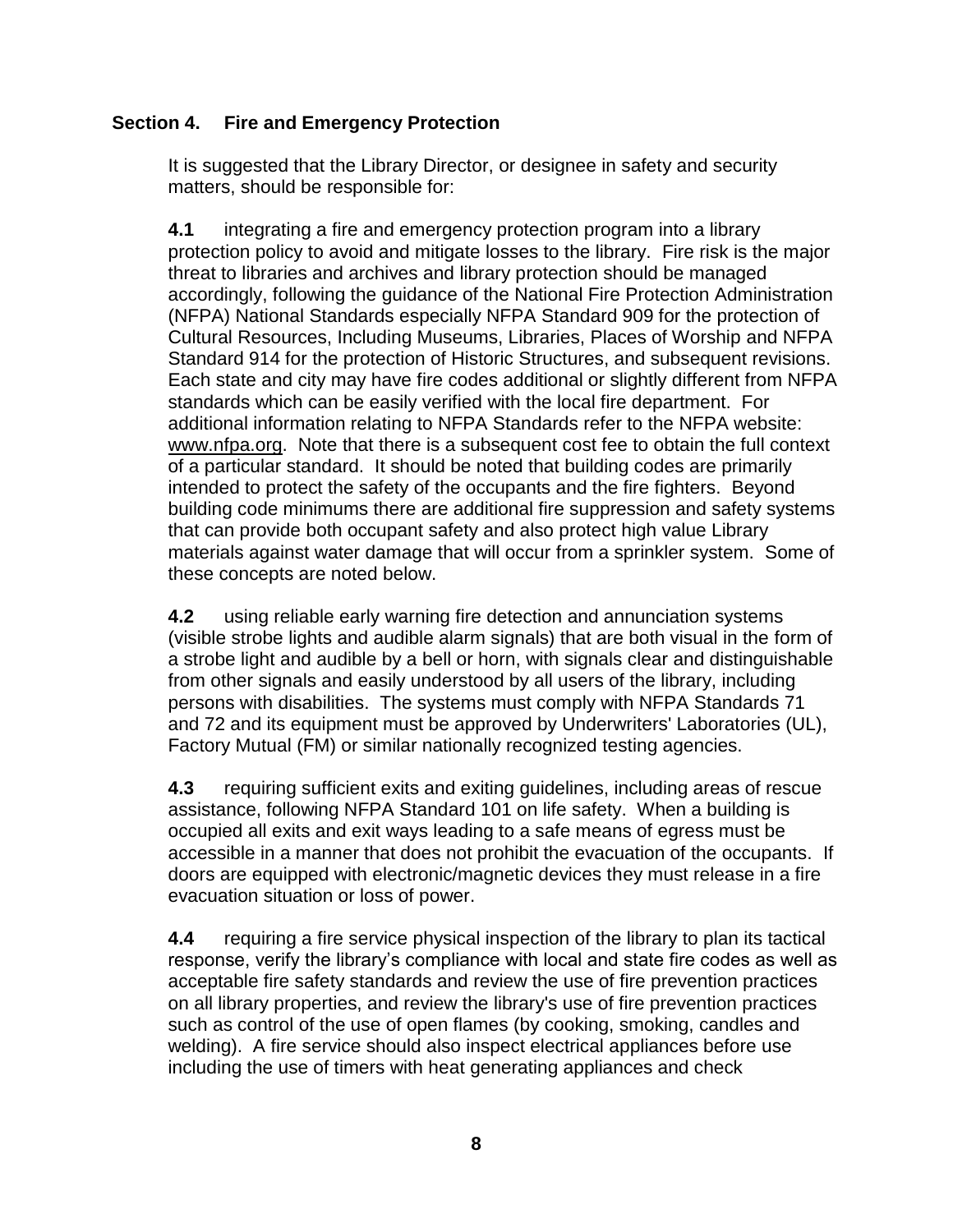compliance with fire service room occupancy limits. Use of electrical appliances should be limited to a staff room.

**4.5** publishing a library evacuation plan and displaying emergency exiting diagrams and instructions for staff and patrons, including persons with disabilities, with a minimum of one fire drill exiting per year, in which the staff fully participate.

**4.6** ensuring that fire detection systems are monitored continuously at a separately located station such as the municipal police or fire station and a library monitoring center (whether it be a panel in the occupied building if on its own and/or linked to a security monitored center). Appropriate NFPA Standards such as NFPA Standard 72 should be followed, using equipment that is approved, and is periodically inspected and recertified by UL. If an uncertified monitoring facility must be used because of local necessity it should be done only with the approval of the local security and fire protection authorities, with regular on-site inspections for its adequacy.

**4.7** installing fire service approved firefighting equipment of an approved kind and quantity, including portable fire extinguishers visually inspected monthly by library personnel and inspected annually for maintenance purposes and tagged by an approved fire extinguisher maintenance company (NFPA Standard 10) and placed in strategic locations throughout the library, following NFPA Standard 10, and when possible water standpipe and hose systems, following NFPA Standard 14. Staff should receive training in the appropriate use of fire extinguishers.

**4.8** setting a high priority on protecting the library with an automatic fire suppression system, since libraries hold combustibles and often have structures with open stairwells. A safe, reliable, and often recommended system for libraries and archives is a cross-zoned, wet-pipe water sprinkler extinguishing system specified for minimum sufficient water release, for installation throughout the library, but especially in areas with special risk such as mechanical rooms, kitchens, shops and work spaces using flammables, chemicals and electrical equipment. Automatic fire suppression systems should follow NFPA Standard 11 on medium and high expansion foam systems; NFPA Standard 12 on carbon dioxide extinguishing systems; NFPA Standard 13 on installation of sprinkler systems; NFPA Standard 17 on dry chemical extinguishing systems; Standard 75, Standard for the protection of information technology equipment; NFPA Standard 2001 on clean agent fire extinguishing systems and NFPA Standard 12 A on Halon 1301 fire extinguishing systems. It should be noted that Halon is now a banned greenhouse gas but a stockpile is available for re-charging existing systems.

**4.9** planning an effective physical layout of the library with fire walls and doors and the use of automatic door closures following NFPA Standard 101, Chapter 8 on life safety and fire dampers and fan shutoffs in ducts to prevent the spread of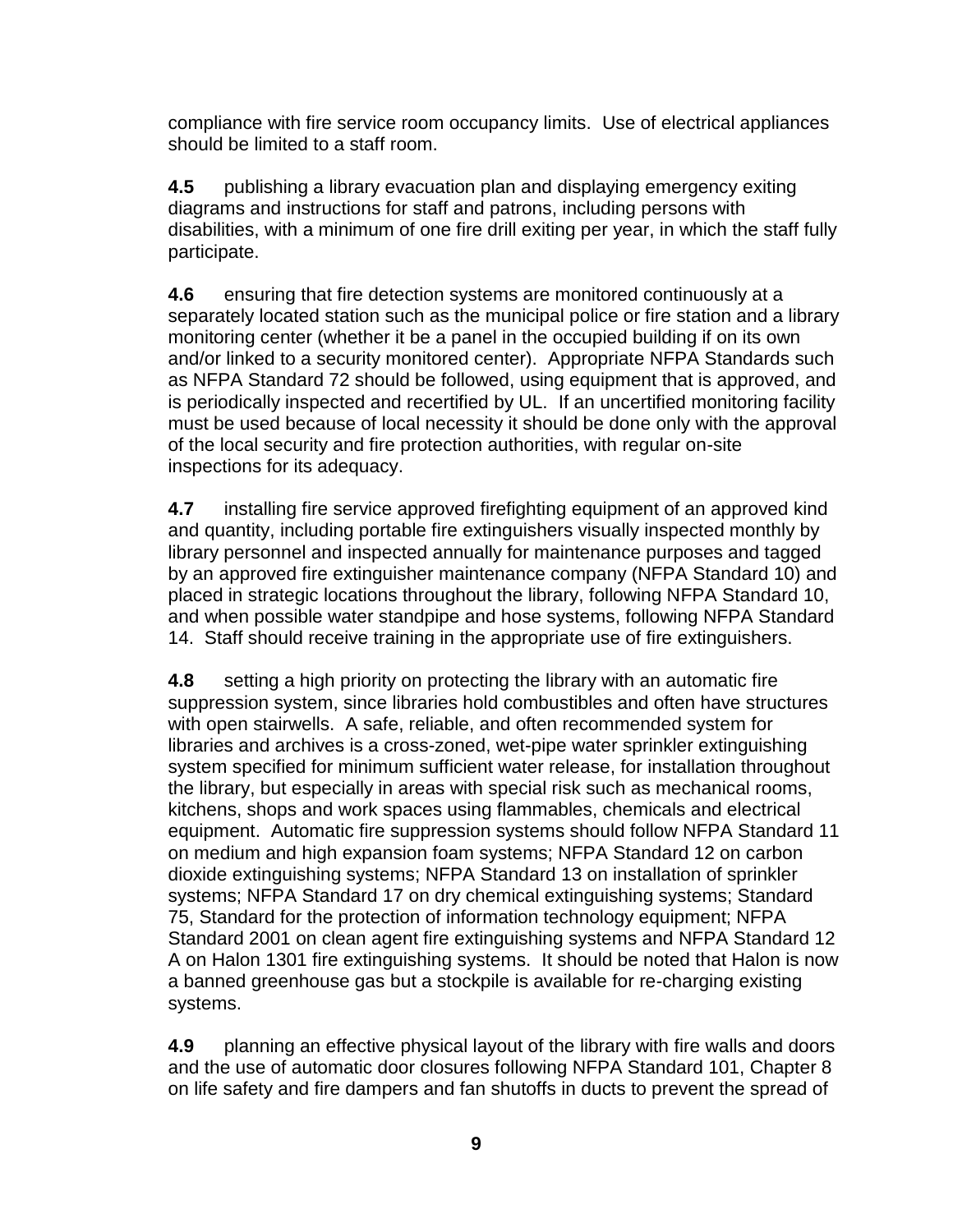fire and smoke throughout the library, following NFPA Standard 90A, for air conditioning and ventilating systems, to include an efficient means to ventilate smoke and toxic gases created by fire. Raise awareness with staff and patrons to ensure closure of fire doors to contain a fire situation from spreading.

**4.10** requiring regular inspection and testing of fire detection, annunciation, suppression and fire fighting systems following appropriate NFPA standards, local fire service codes and equipment recommendations, whichever is more stringent. These include NFPA Standard 13, Chapter 26 on the inspection, testing and maintenance of sprinkler systems and NFPA Standard 72H on testing protection signaling systems.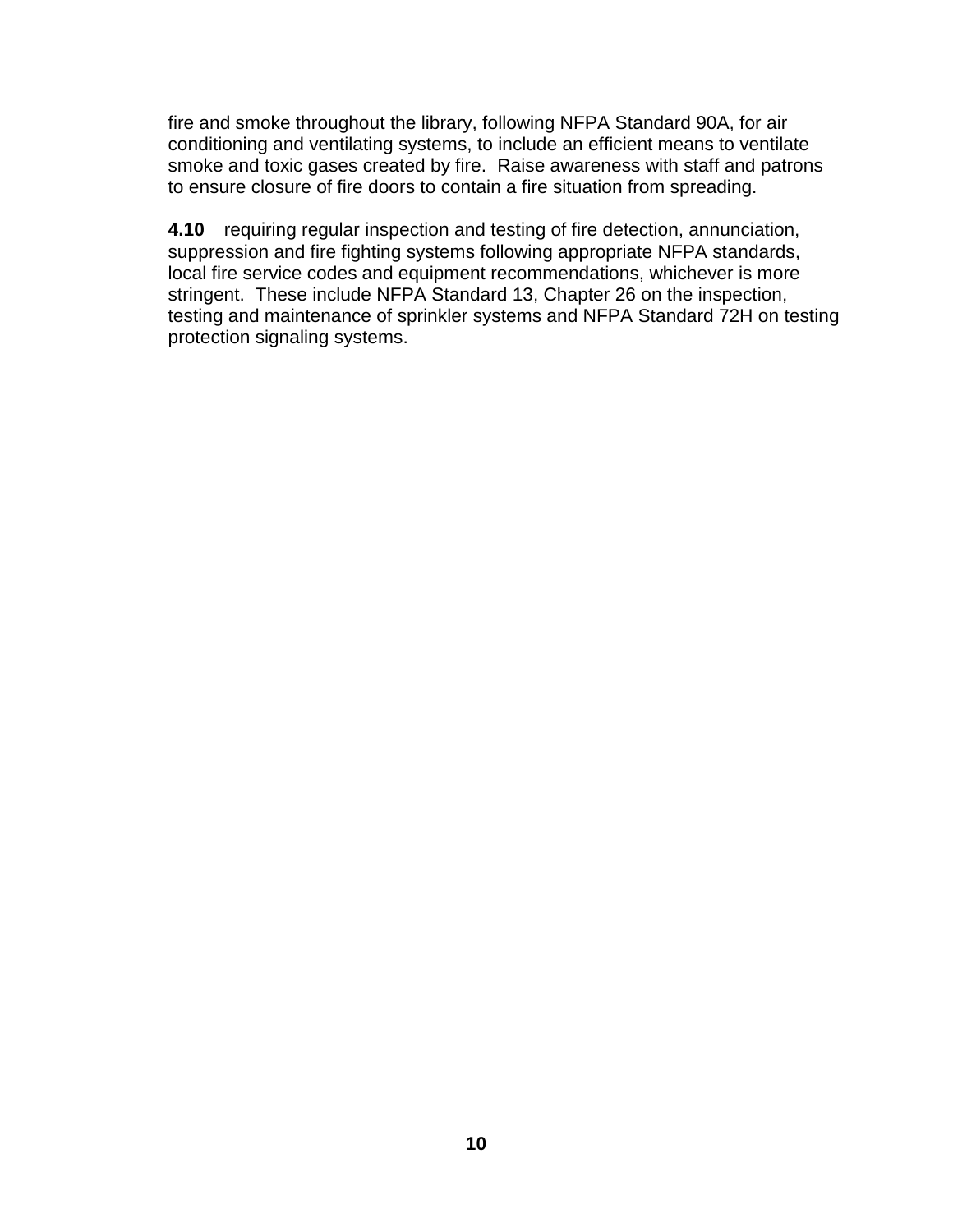# **Section 5. Physical Barrier and Lock and Key Security**

It is suggested that the Library Director, or designee in safety and security matters, should be responsible for:

**5.1** integrating a physical barrier and lock and key security and/or card system program into a library protection policy that requires adequate and regular use of physical security closing and locking devices and sound lock and key accountability.

**5.2** employing perimeter protection, not leaving external library, non-public, or high value perimeters open or unprotected, nor permitting a contractor to do same. Adequate operable closure hardware for doors, windows, hatches, gates and cabinets, especially locks, should be furnished. The Director should match the relative security of devices and carriers, including balancing the protection afforded indoor openings by the door, door frame, hinges and lock, to the level of security and safety needed.

**5.3** preferring physical perimeter barriers to electronic or staff security checks. This includes instructing staff to regularly close unused or unnecessary doors, windows, and other exits. While programmable access control systems with digital keypads or cards or biometric readers are encouraged, these and alarms are not adequate physical security by themselves.

**5.4** securing high security perimeters with solid surfaces and high security closures on its openings. High security perimeters are perimeters holding special collection storage and other high value objects and the library perimeter, which includes above and below ground level, the roof, open balconies, and atriums.

**5.5** using good quality, pick-resistant deadbolt locks on high security perimeters, which use keys whose blanks are not commonly available from locksmiths without a registered signature. Door, window, or hatch hinges and installation nuts or screws for high security hardware should be secured and located on the protected side of the opening. Key openings on the external side of high security perimeter doors that are not needed for operations should be fused closed in order to deny their use by lock picks and unauthorized keys. Exterior windows should use pins or locks not easily opened by breaking panes of glass without detection, not cam locks as the major device. Sliding glass windows should use double cylinder deadbolt locks, not thumb turn locks. Double doors and double hung windows may require reinforcement with bars, posts and pins.

**5.6** requiring exhibit cases to be firmly constructed or fixed to the wall to avoid easy entry. Use of security screws and brackets, hangers with locking devices or other similar methods that require knowledge of the attachment systems and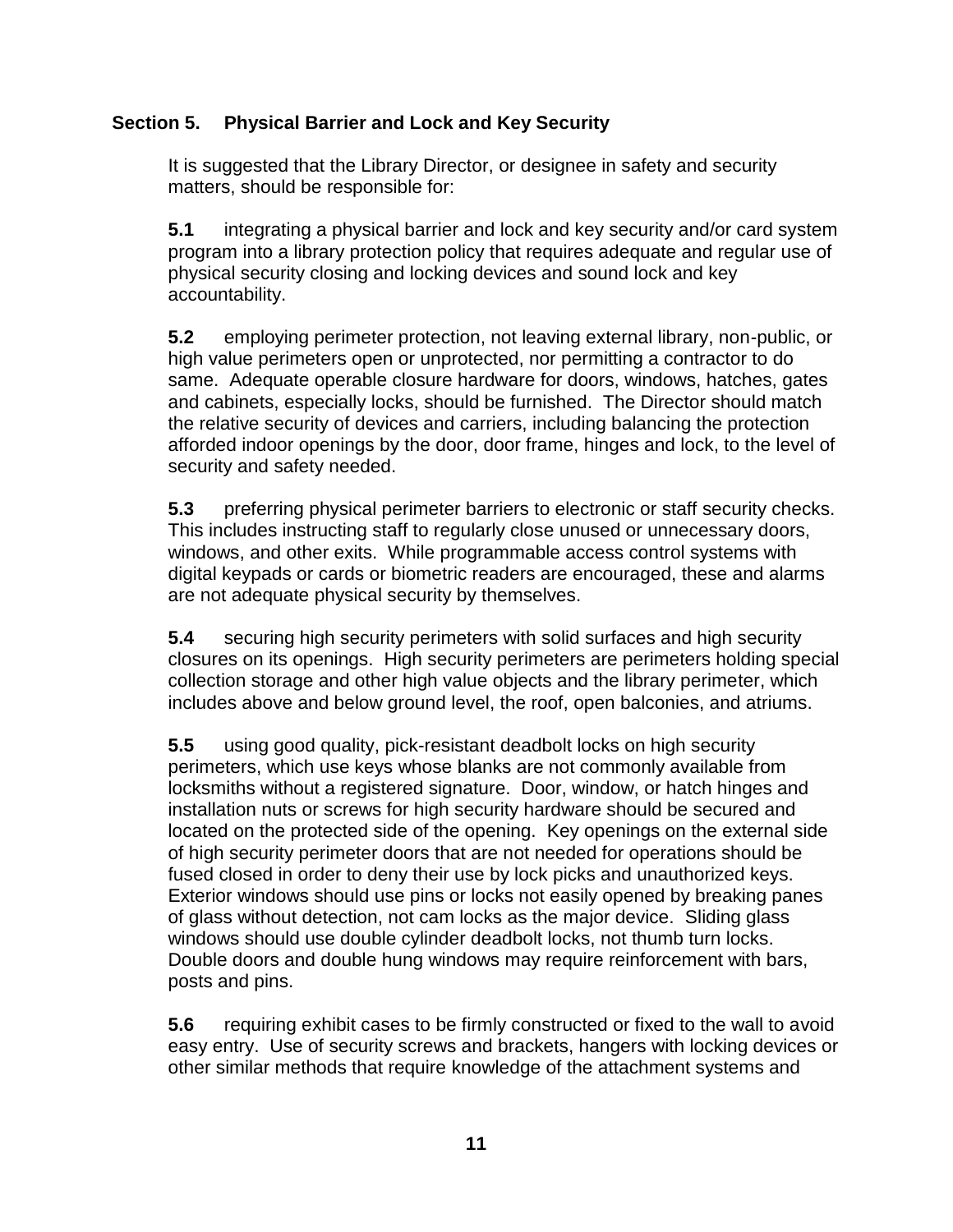time to remove them should be used. Cam locks, except high security types, should not be used for display cases.

**5.7** requiring an effective key and/or cardkey program as part of the access control program for accountability, control, and strong physical security. This should be planned and operated by one person, preferably security staff or a staff person closely allied with security operations.

**5.8** requiring all keys and/or cardkeys to high security areas to be issued, signed for, and returned daily to security where they should be stored in an adequately locked container in the library and accounted for each night.

**5.9** accounting for, keeping written record of, and having physical control of keys and/or cardkeys not issued and key blanks. An annual key audit should be conducted to insure that all keys and/or keycards issued and/or not issued are accounted for and if necessary replace keys and/or locks.

**5.10** limiting key and/or cardkey abuse by not issuing keys or cardkeys with bit codes or room numbers to be marked on them. Any contracted locksmith should be bonded.

**5.11** requiring secure methods of retaining technology based equipment and peripherals.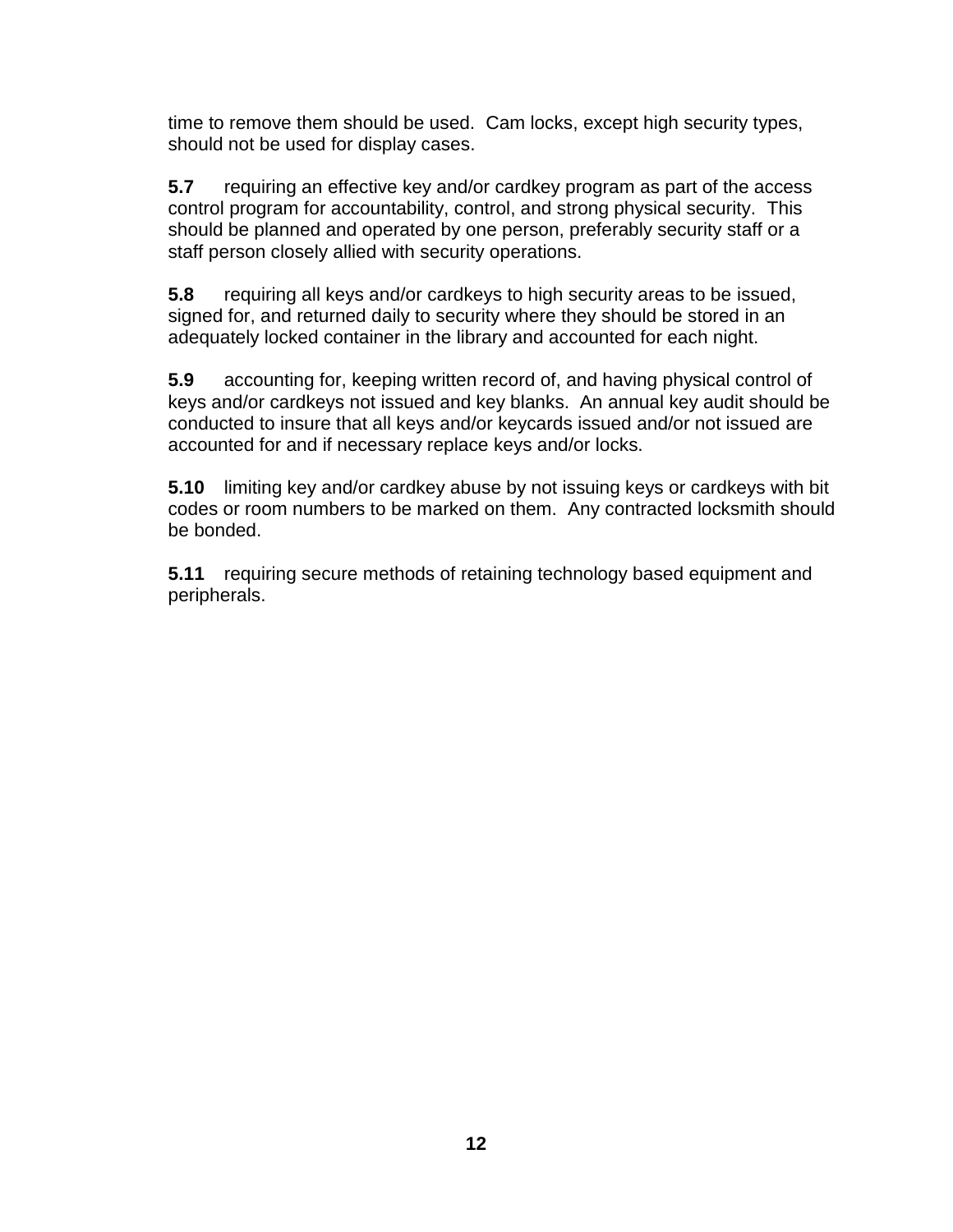# **Section 6. Security Duties and Security Personnel**

Not all libraries will require fulltime security personnel. Should a library determine that they do require such service the following are suggestions to help implement a security force. These guidelines do not include all requirements. It is recommended that the organization work with their local law enforcement agencies, and comply with local and state government standards/laws.

It is suggested that the Library Director, or designee in safety and security matters, should be responsible for:

**6.1** integrating a security program into the library protection policy for all staff in the library in order to provide security monitoring of conditions. Staff security should include self protection, protection of immediate surroundings and property, and minor additional security duties when there are no full-time security personnel (ex.: clearing the building during fire alarms). Libraries with designated security officers should continue this practice even when the Library Director or security manager employs security officers, referred to here as "security personnel."

**6.2** requiring all staff to protect themselves and their immediate property and take action when necessary to protect lives and property and report any difficulties to the appropriate personnel for quick correction. All staff should be required to fulfill basic security duties such as being aware of who is in their work area(s), following routine security procedures for staff and property, reinforcing patron rules of conduct, keeping valuables out of sight if not locked up, completing first-person opening and last-person closing procedures, and following emergency instructions. At no time are staff required to place themselves in personal danger in the performance of these basic security duties.

**6.3** providing sufficient security personnel at all times that the building is occupied under the direction of a security manager. Sufficient staffing includes consideration of adequate security coverage during breaks, shift changes, illnesses, and days off, weekends, holidays, and other absences. Additional security personnel may be required when there are significant general or specific threats and risks to persons, collections or the library.

**6.4** requiring security personnel to be physically and mentally fit to perform in that capacity detailed in Appendix A as Suggested Security Personnel Qualifications. Complete a background check successfully, described in Appendix B as Staff Pre-Employment Screening Guidelines. Comply with state and local requirements.

**6.5** requiring security personnel to be responsible not only for security, but also good customer service to patrons and staff, protection of life and property, fair rule enforcement, completion of all fair orders and instructions, staying on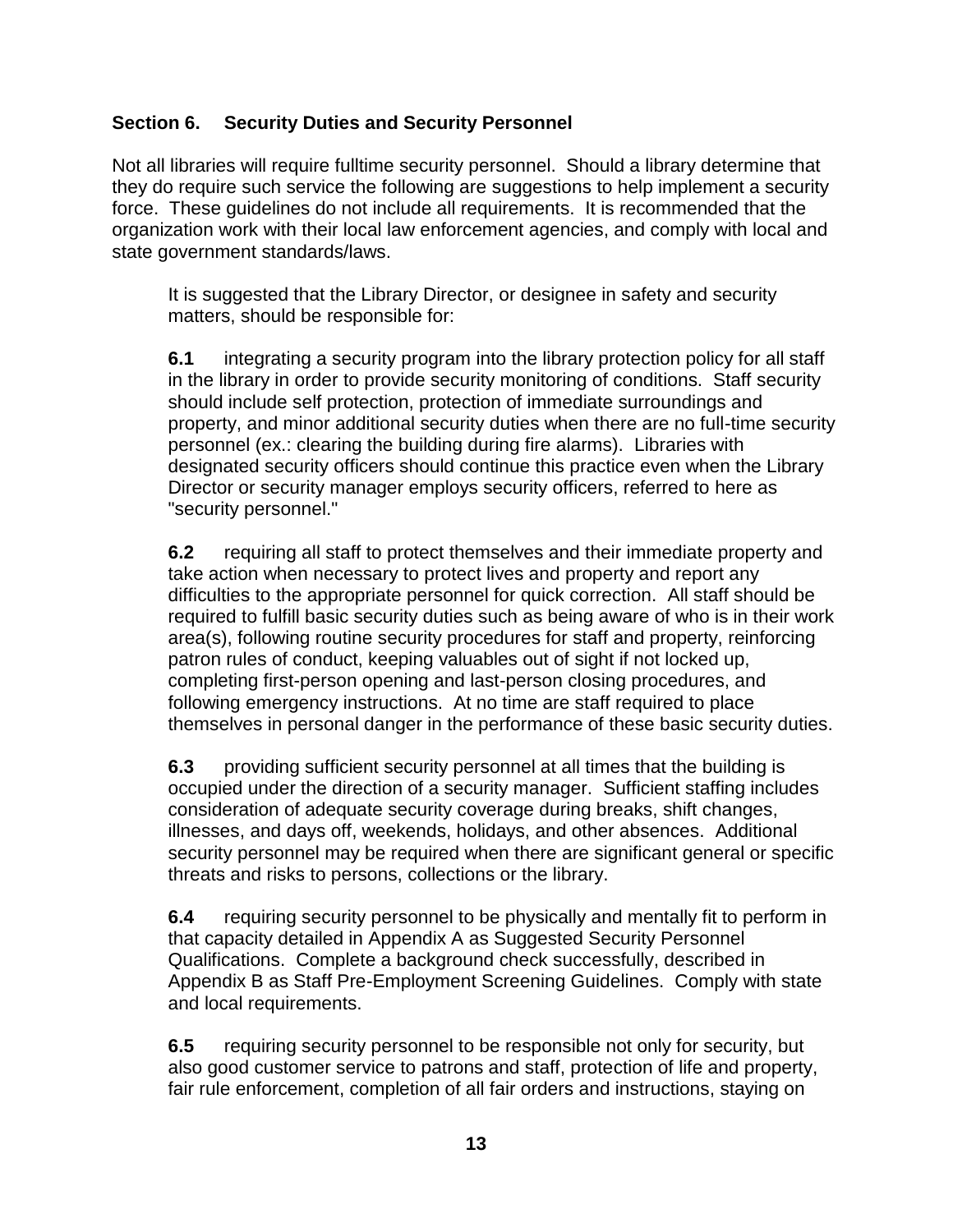duty until relieved in the absence of superiors, and the coordination of emergencies of the library.

**6.6** providing security personnel with a procedures manual and sufficient training, including post or patrol assignment security responsibilities, the handling of patron and staff problems and complaints, the handling of library and protection equipment, and the handling of violence and emergencies, especially during the absence of high level managers. The minimum training for security personnel should be one day of classroom instruction prior to working and continuing on-the-job training by a competent and experienced instructor or security manager. Security supervisors should be adequately trained. Licensed, armed, and medically qualified security personnel require regular retraining and recertification.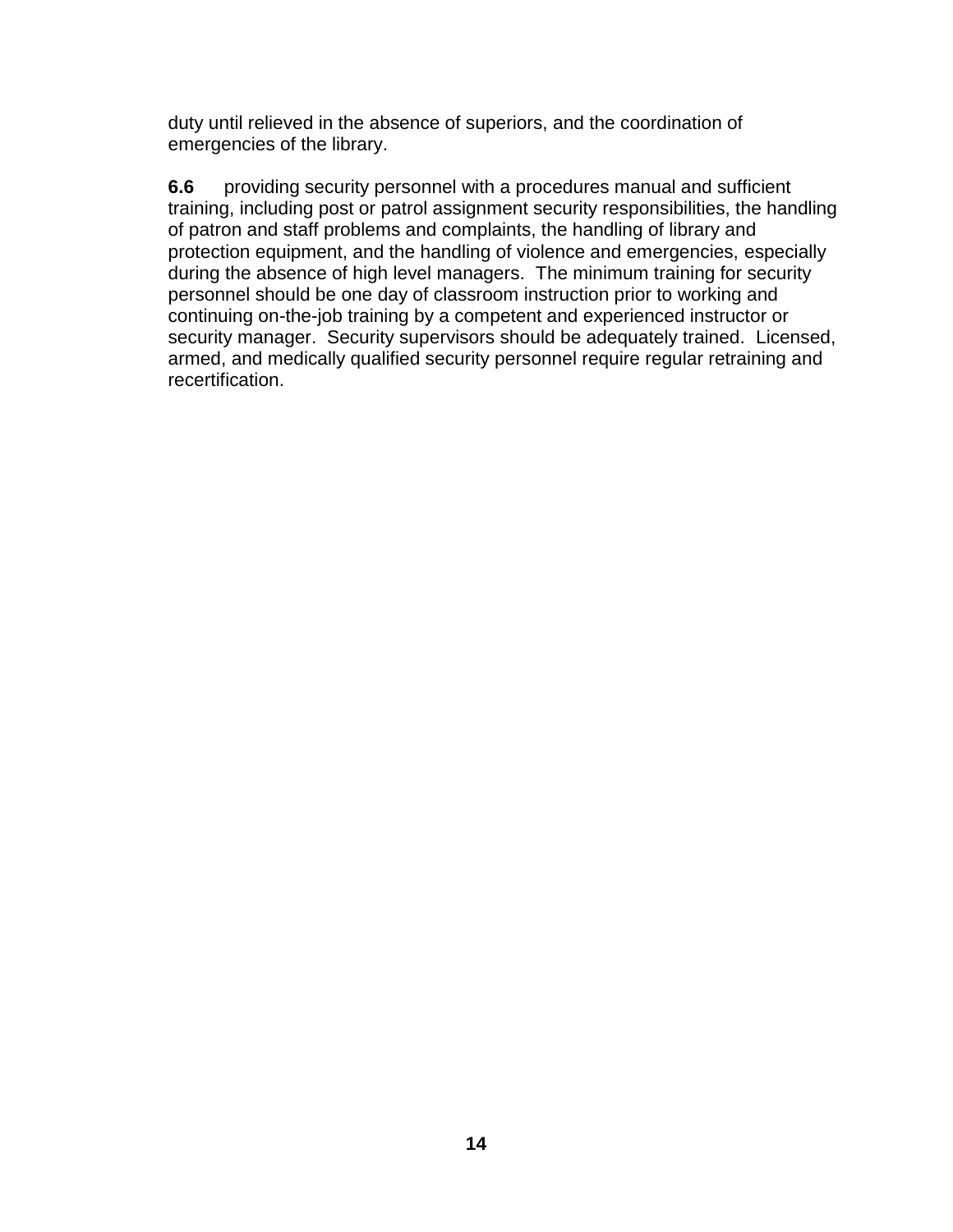# **Section 7. Personal Access and Parcel Control**

It is suggested that the Library Director, or designee in safety and security matters, should be responsible for:

**7.1** integrating a personal access and parcel control program into the library protection policy in order to protect lives and assets at the library. The program should use physical barriers, entry/exit control devices, and security staff checks and should include everyone using the library, including staff of every category, board members, volunteers, contract and construction workers, interns, researchers, maintenance staff and office visitors, without exempting any library user from security controls. The personal access program shall define controlled areas by geography and by time, such as secured areas of high value, continuously; establish the limits and conditions for entry and use, including by time and day of week; and establish a means for staff to gain access to those areas to carry out their duties.

**7.2** requiring those staff who have been prepared to perform basic security functions to identify and determine the authority or purpose of persons before permitting persons to cross secured library perimeters. As a minimum, security staff should protect the perimeter for entering and leaving non-public areas and high security areas during open hours.

**7.3** requiring security staff to maintain and use security registers to record consistently the entry and departure of visitors to non-public areas and to all areas during non-public hours. Security staff should also use these or similar registers to record the issue and return of visitor badges, after-hours entry and departure for everyone, and the removal of property from the library and grounds. Contractors and construction staff should be required to comply with this system or be segregated from library areas.

**7.4** providing its staff a symbol of authorized access with some visible form of identity such as a name plate, emblem, uniform, or badge to reassure patrons of a staff presence and discourage patrons from imitating the work privileges and behaviors of staff. Security staff should issue a one-time entry badge or authorization card for visitors to non-public areas, with requirements to comply with visiting rules and be escorted during visits to high security areas.

**7.5** suggest that staff wear a staff photo identification badge or card to permit easy and safe recognition for entry into non-public areas (when the total number of staff exceeds more than can be easily recognized by everyone, such as about thirty people). A good photo identification badge or card system should be no smaller than 2 inches by 3 1/2 includes in size which is laminated or otherwise protected from tampering or forgery and include the name of the library, a reasonable photo, the person's full name (if required), a register number and/or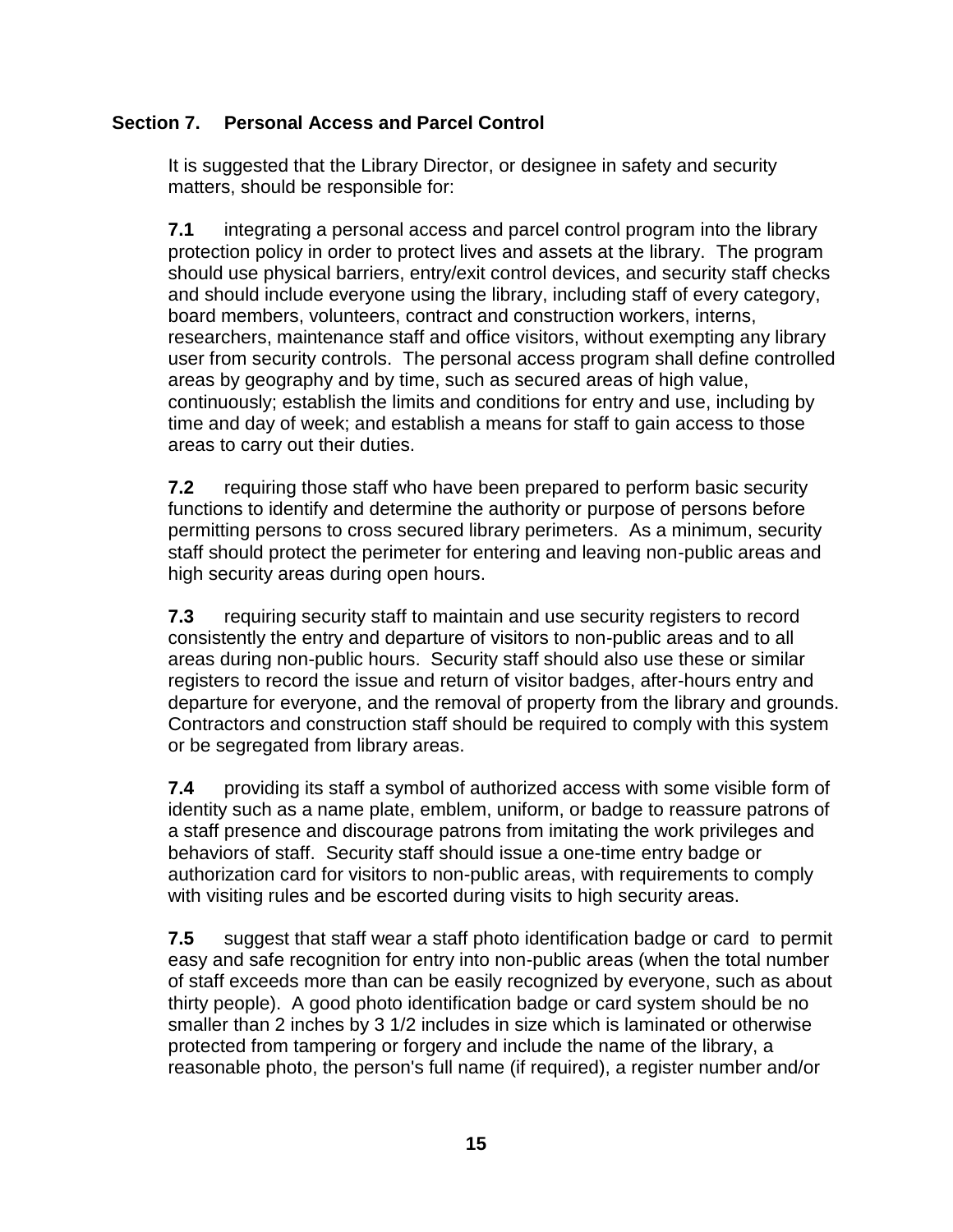color identifying the staff function and a date of expiration. A full record of badges or cards, preferably a duplicate of what is issued, should be kept.

**7.6** limiting and controlling access to secured areas containing sensitive and high value materials such as areas with special collections, negotiables, and sensitive records. Visitors should be limited by means such as registry, key issue, alarms, and/or security escort entry requirements. Visitors should positively identify themselves, demonstrate a clear need to visit, sign in and out, and be accompanied at all times by security staff or qualified professional staff. Security should require a ratio of one security escort for every ten persons when groups visit.

**7.7** limiting and controlling object entry, if desirable and feasible, to prevent dangerous and unwanted objects from entering and exiting, and to prevent illegally or inappropriately obtained materials from leaving. The Library Director should require staff with primary security duties to perform visual and physical inspection of all materials entering and leaving.

**7.8** requiring all library materials being removed from the library to be documented at the appropriate checkout desk as a loan. Loans for exhibits will require additional procedures.

**7.9** requiring a staff person with primary security duties to review regularly the safety of incoming mail and the security of outgoing mail, including parcels left at the door for pickup or drop off. Unidentified packages left unattended shall be reported to security.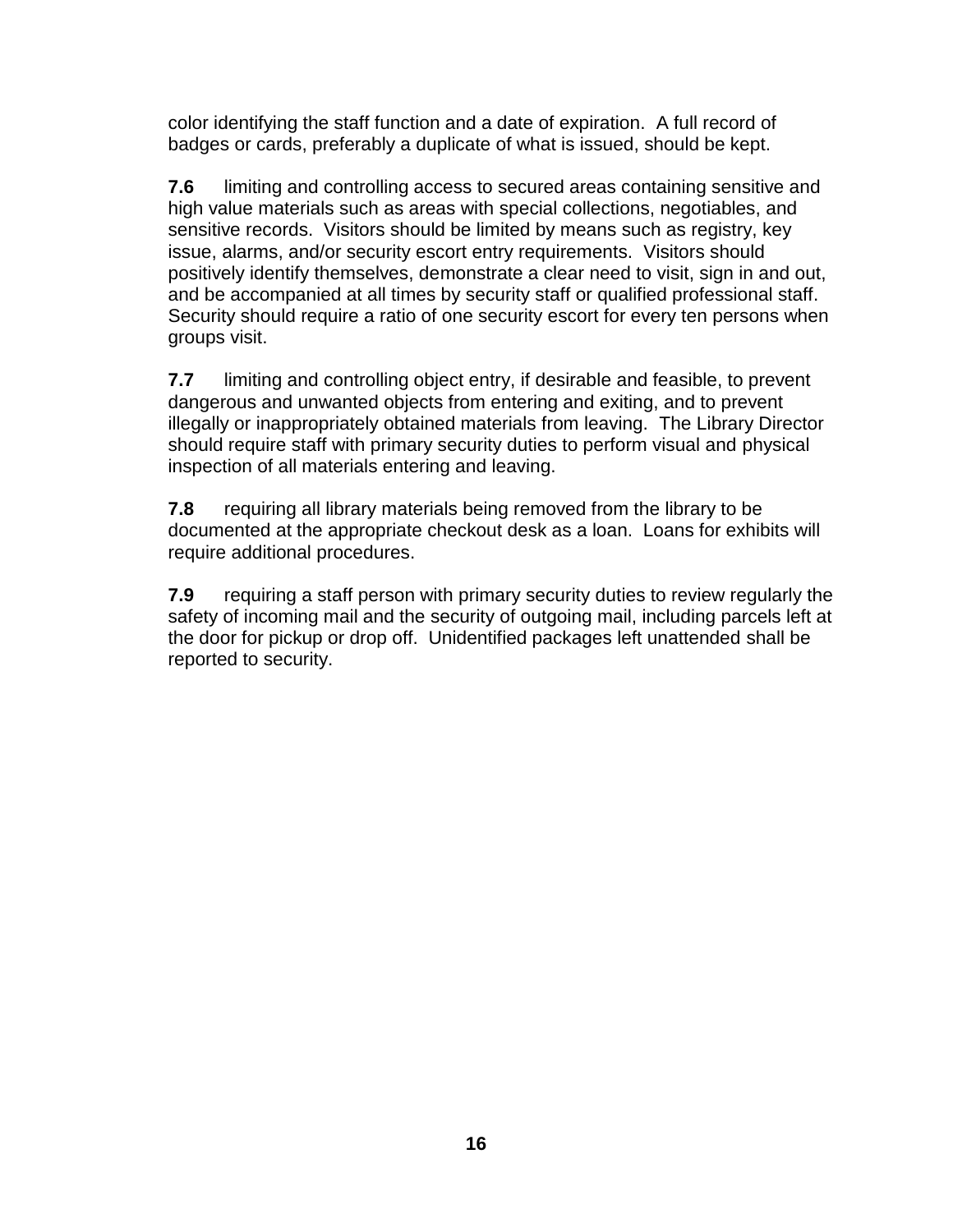## **Section 8. Security Alarms and Electronics**

There are a variety of security and intrusion alarm systems available that should be explored and potentially integrated into the Library. They range from hardwired systems with protection against power cuts and tampering to battery powered systems. There is also a wide variation in the quality level of all these systems. Because they are electronics they are constantly changing in their capabilities, cost and ability to integrate into other systems in the building. The Library Director should consult with a security system consultant to gain a full understanding of the benefits of various systems as they would relate to the unique configuration and size of the specific Library Building. A reliable security system requires professional selection and application for overall good alarm coverage. Also important are secured communication lines and backup power supply. Once installed and operational, local alarms must be audible. It is essential that staff respond consistently and rapidly. If possible, alarms should be audible in all locations, not just at the point of contact or trouble. This will assure that others not in the area are able to monitor and respond if necessary. Proper adjustments, inspection, testing and maintenance of all alarms are essential.

It is suggested that the Library Director, or designee in safety and security matters, should be responsible for:

**8.1** assigning staff to monitor and respond to alarms. When no security staff is available, other library staff must also know how to properly monitor and use the alarm system.

**8.2** using security alarms to provide continuous alarm protection where needed. Other areas may just need to be alarmed during certain times. Alarm systems for areas that require high security measures should have overlapping security protection. This could be other types of alarms, cameras, or electronic locks. 24/7 monitoring by a security company or police station is also suggested.

**8.3** assuring that every security alarm is responded to with speed and consistency. Every alarm should be both audible and visual. When the library is closed, the Library Director must require that the security manager, a security company, or police officer(s) make a consistent and rapid response to each and every alarm. The person or company responding to alarms must investigate and report on each occurrence the results in a timely manner.

**8.4** fully alarming the exterior perimeter of the library building. This includes all openings such as exterior doors, ducts, hatches, and windows that open to the outside. The point of entry will ideally be fitted with a magnetic contact. If the contact is broken, an alarm will alert the monitoring station. The alarm contacts should be installed on the inside or protected side of the opening. Exterior surfaces with glass, including doors, panels, and skylights should use detectors that either sense breaking glass or motion.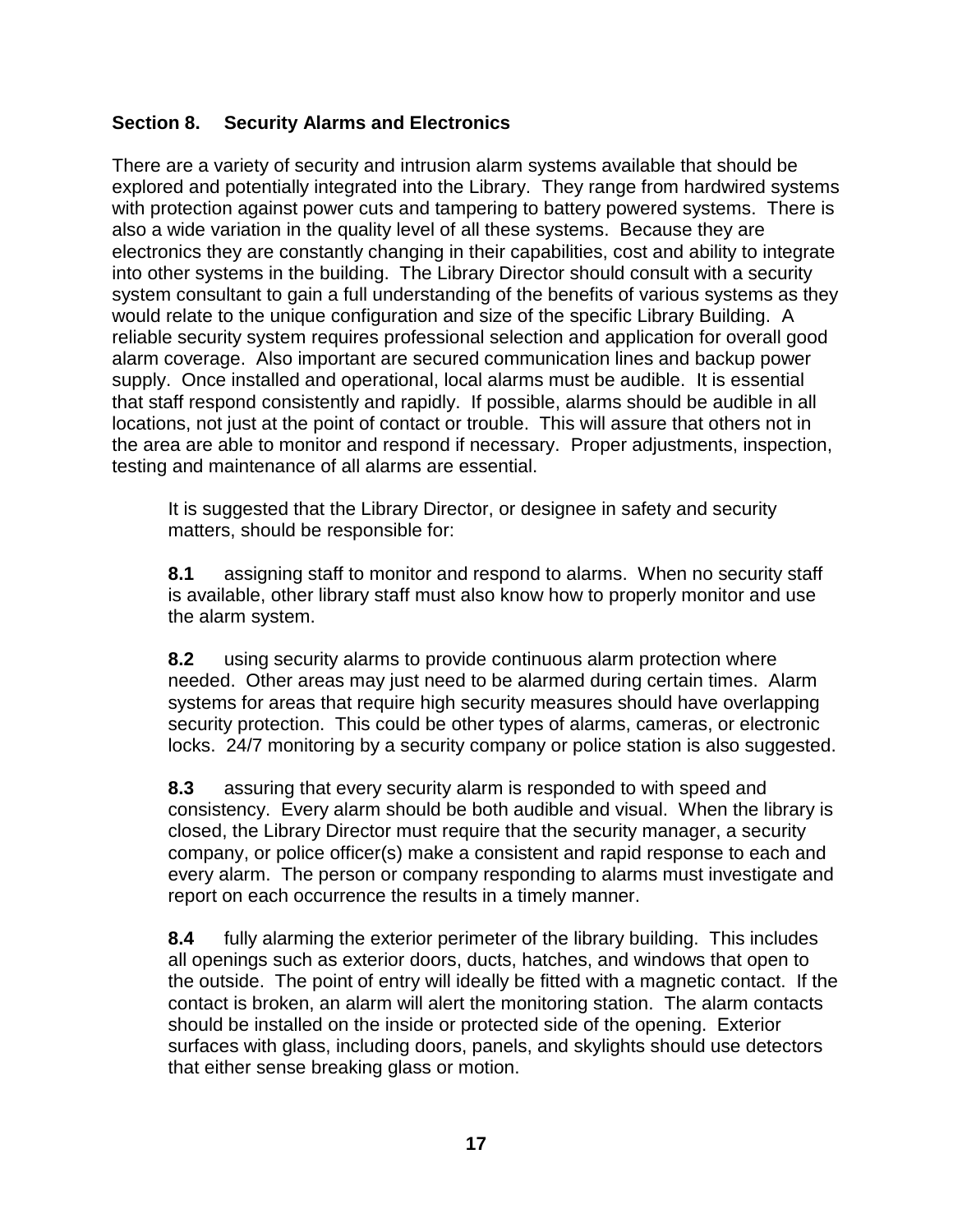**8.5** using motion detectors in strategic places throughout the library while the building is closed. The detectors will sense any unauthorized movement after hours. Some sensors should be visible and others should be hidden so that anyone trying to maneuver around the visible sensor is detected.

**8.6** carefully selecting alarms for objects and rooms, especially where high value or high risk materials are stored. Special collection storage rooms and walk-in vaults where high value objects are kept should remain continuously locked and alarmed. Tattle-tape and similar radio frequency (RF) field labels should be imbedded in high risk library and archival materials. Safes and vaults which contain high value materials should be located inside areas that remain locked and alarmed at all times.

**8.7** using closed circuit television (CCTV) security monitoring systems where appropriate. If a person is appointed to watch a monitor(s), that individual must be very responsible and have a very high and consistent ability to recognize problem situations or conditions that require security attention in real time. However, CCTV is very useful in playback mode and if connected to a digital recorder or downloading to a server. CCTV is an asset when needed to verify event occurrences, especially if crime is involved, but also when just needed to observe readers using high value materials. CCTV used in conjunction with an electronic access control system provides an additional layer of protection.

**8.8** integrating and using an electronic controlled access system for limiting and controlling access to secured areas containing sensitive and high value material. Such a system consists of an identification badge (proximity card or fob), a door reader, a control, and a host software application. This system is a solution for controlling access and recording events that occur with or without alarm features or the use of CCTV.

**8.9** activating or deactivating alarms at the beginning and end of the day. Staff who open and close facilities should be authorized to also activate or deactivate the same alarms. These individuals and any other staff who may face threats or be subjected to excessive hostility should be protected from harmful situations by using a silent duress/panic alarm. Such an alarm would be hidden under the counter or desk. If a situation occurs, the staff person would only need to discretely press a button to summons help from security, police, or both.

**8.10** installing hard wired alarm systems whenever possible. Where this is not practical, wireless systems will work. However, they must be maintained to assure the batteries are fresh and must be tested frequently.

**8.11** assuring that the security alarm wiring is protected from tampering. Also important is that the security system is connected to backup system (generator, batteries, or other) in the event of a power failure.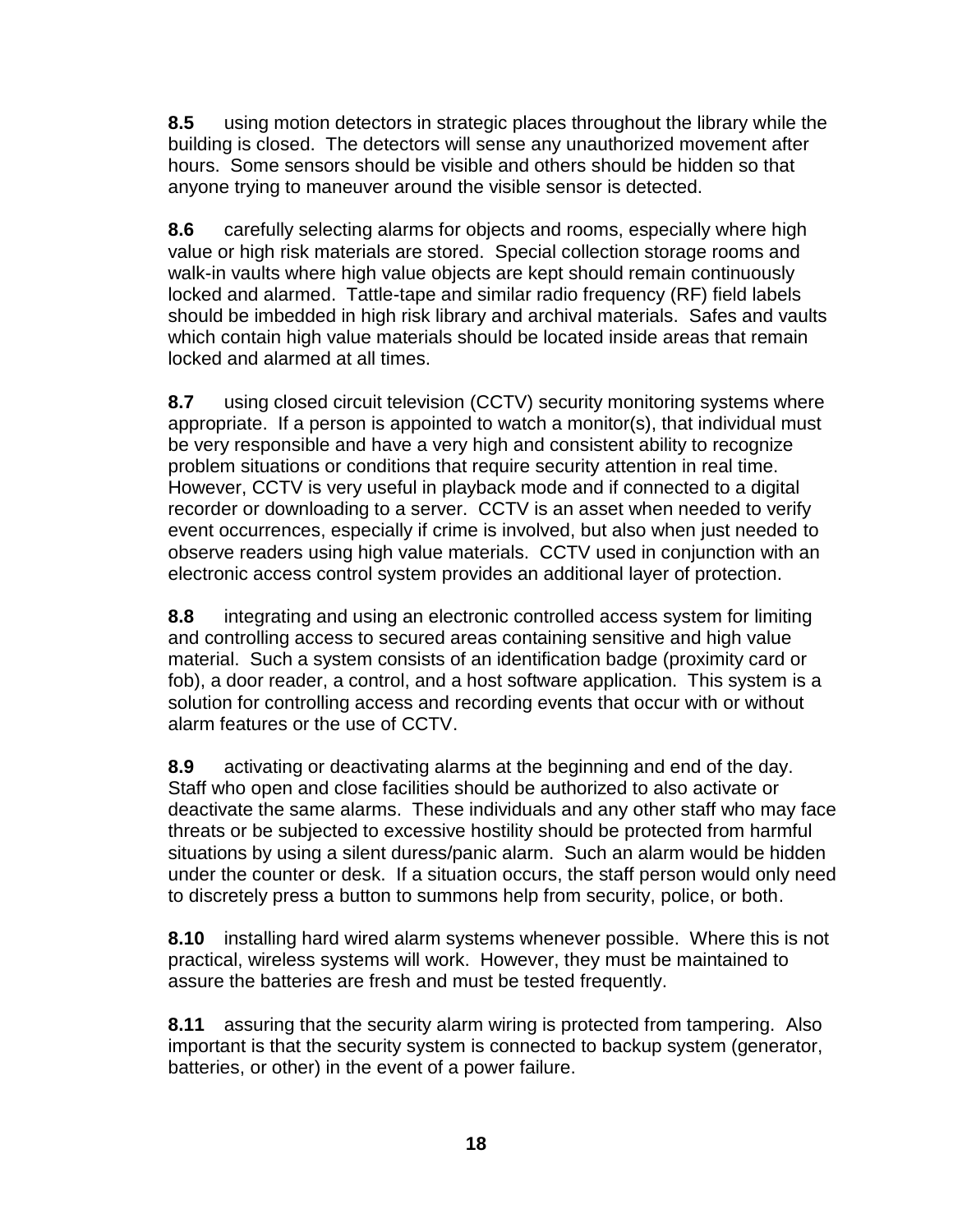**8.12** requiring that the proper adjustments, inspection, testing and maintenance are performed are a routine basis. Poorly adjusted, improperly positioned, uninspected, and untested alarm sensors do not protect.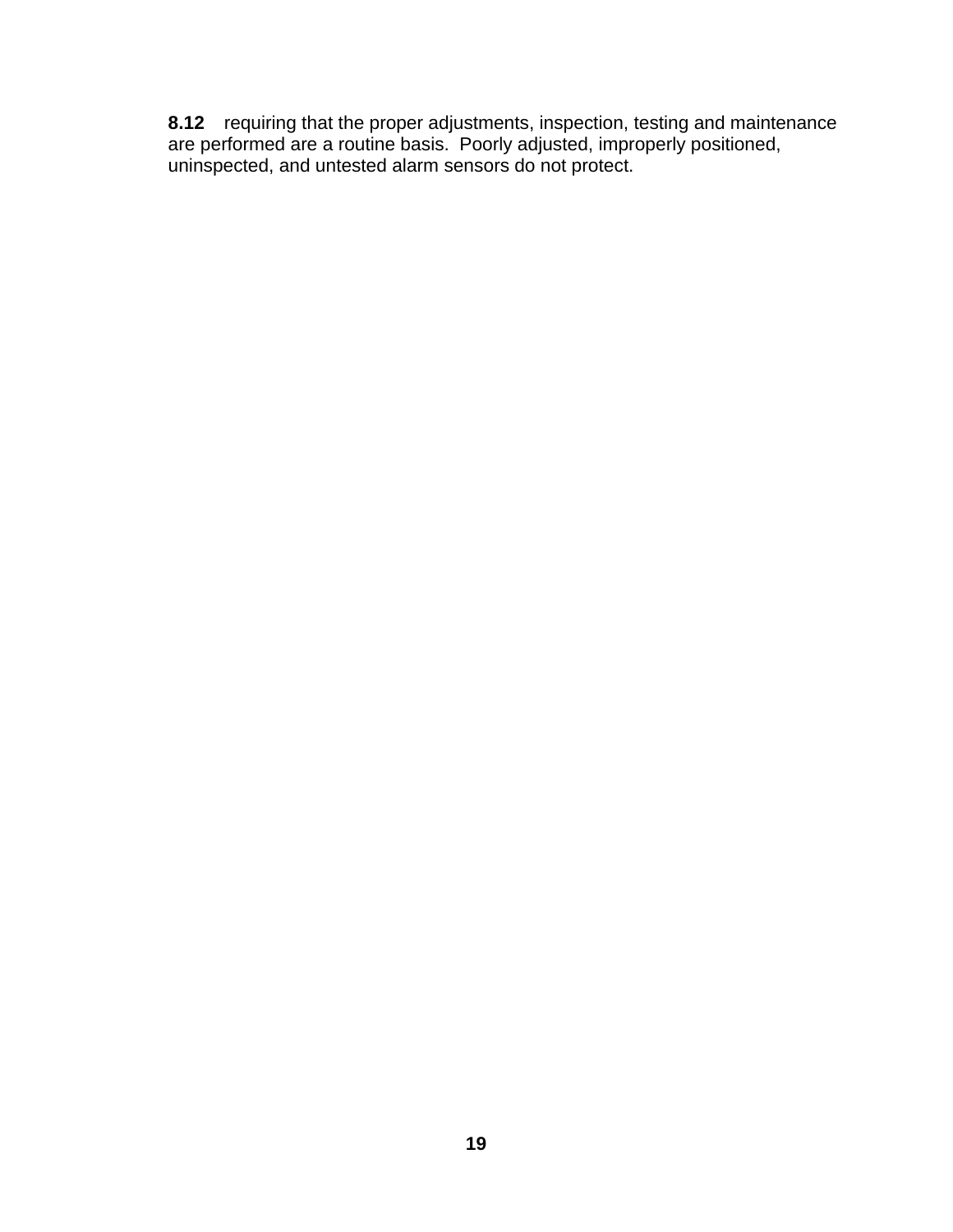# **Section 9. Crime Prevention through Environmental Design (CPTED)**

The process of designing security into buildings and grounds is known as Crime Prevention through Environmental Design (CPTED). It involves arranging or designing the built environment to reduce the opportunity for and fear of crime and disorder. This approach to security design recognizes the intended use of the space in a building and is different from and complimentary to traditional security practices, which focus on denying access to a crime target with barrier techniques such as locks, alarms, card access, closed circuit TV, fences, and gates. CPTED takes advantage of opportunities for natural access control, surveillance, and territorial reinforcement. If the design process includes CPTED, it is possible for natural and normal use of the environment to largely meet the security goals and technical protection methods. It is recognized that the best opportunity for incorporating CPTED principals come during time of facility planning or change, but awareness of the ideas can allow the normal ongoing small changes to incorporate these concepts. (1)

It is suggested that the Library Director, or designee in safety and security matters, should be responsible for:

**9.1** being aware of the concept of CPTED and when the opportunity arises explore CPTED best practices in the arrangement of windows, entrances, furnishings, lighting, staffing, landscaping, parking and other physical items. The items listed below are examples of issues that should be considered in the arrangement or design of facilities.

**9.2** incorporating natural surveillance increase the threat of criminal apprehension by taking steps to increase the perception that people can be seen. Natural surveillance occurs by the placement of physical features, activities and people in such a way as to maximize visibility and foster positive social interaction among legitimate users of private and public space. Potential offenders feel increased scrutiny and limitations on their escape routes.

- a. Place windows overlooking sidewalks and parking lots.
- b. Leave window shades open and partial interior night security lighting on.
- c. Use passing vehicular traffic as a surveillance asset.
- d. Create landscape designs that provide surveillance, especially in proximity to designated points of entry and opportunistic points of entry.
- e. Use the shortest, least sight-limiting fence appropriate for the situation.
- f. Use transparent weather vestibules at building entrances.
- g. When creating lighting design, avoid poorly placed lights that create blindspots for potential observers and miss critical areas. Ensure potential problem areas are well-lit: pathways, stairs, entrances/exits, parking areas, ATMs, phone kiosks, mailboxes, bus stops, storage areas, dumpster and recycling areas, etc.
- h. Avoid too-bright security lighting that creates blinding glare and/or deep shadows, hindering the view for potential observers. Eyes adapt to night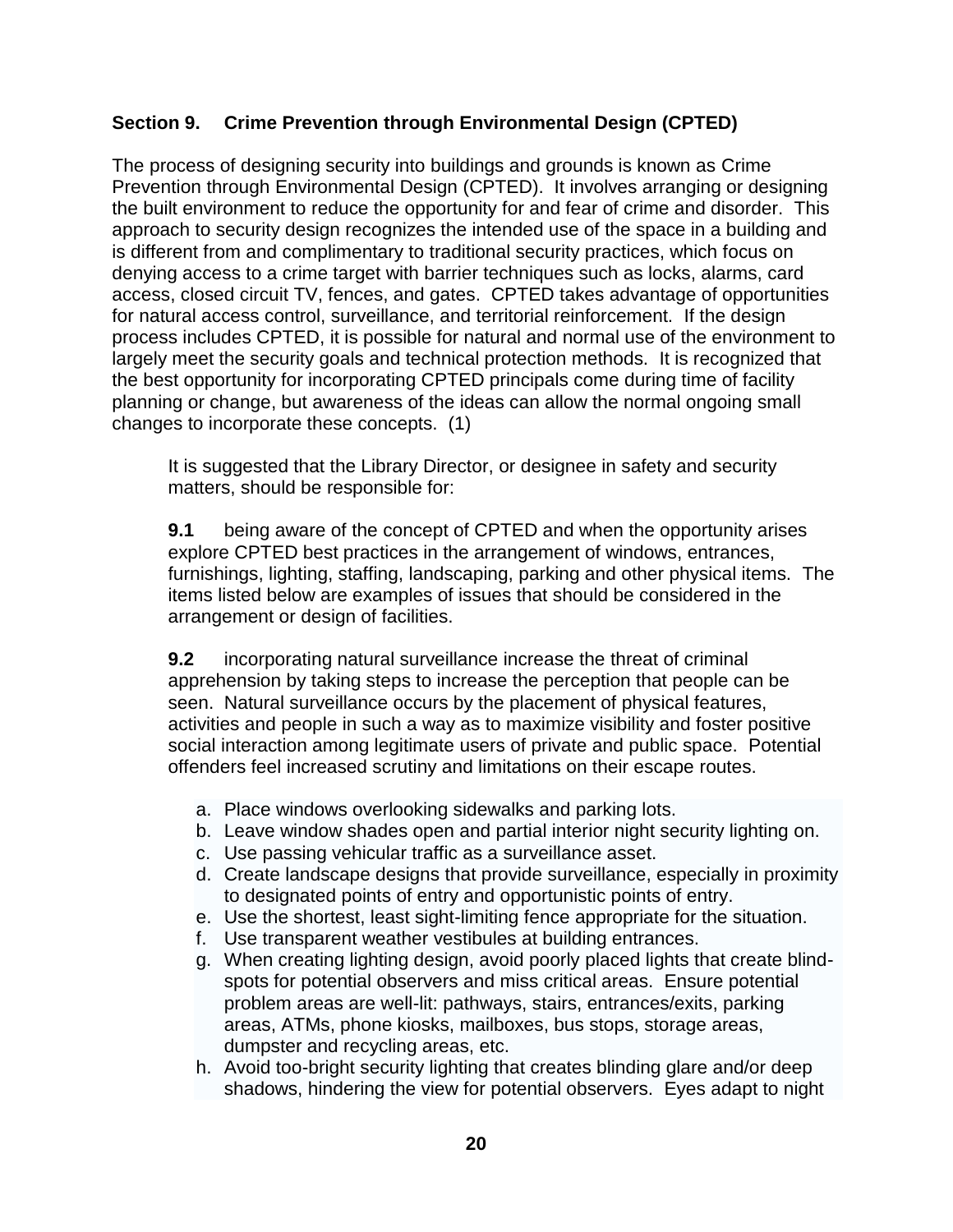lighting and have trouble adjusting to severe lighting disparities. Using lower intensity lights often requires more fixtures.

- i. Place lighting along pathways and other pedestrian-use areas at proper heights for lighting the faces of the people in the space (and to identify the faces of potential attackers).
- j. Natural surveillance measures can be complemented by mechanical and organizational measures. For example, closed-circuit television (CCTV) cameras can be added in areas where window surveillance is unavailable. It is also suggested that CCTV cameras should also be placed in areas of vulnerable attacks that are not near windows. Selection of the appropriate cameras and lens is important and exterior cameras should be day-night cameras and in extremely darken areas it would be suggested to use cameras equipped with infrared lighting.
- k. Use caution when planting shrubbery as not to provide or obstruct the view of customers or staff by providing a opportunity for criminals to hide.

**9.3** utilizing natural access controls limits the opportunity for crime by taking steps to clearly differentiate between public space and private space.

- a. By selectively placing entrances and exits, fencing, lighting and landscape to limit access or control flow, natural access control occurs.
- b. Use a single, clearly identifiable, point of entry.
- c. Use structures to divert persons to reception areas
- d. Incorporate maze entrances in public restrooms. This avoids the isolation that is produced by an anteroom or double door entry system.
- e. Use low, thorny bushes beneath ground level windows.
- f. Eliminate design features that provide access to roofs or upper levels.
- g. Natural access control is used to complement mechanical and operational access control measures.

**9.4** endorsing the idea of territorial reinforcement promote social control through increased definition of space and improved proprietary concern. An environment designed to clearly delineate private space does two things. First, it creates a sense of ownership. Owners have a vested interest and are more likely to challenge intruders or report them to the police. Second, the sense of owned space creates an environment where "strangers" or "intruders" stand out and are more easily identified. By using buildings, fences, pavement, signs, lighting and landscape to express ownership and define public, semi-public and private space, natural territorial reinforcement occurs. Additionally, these objectives can be achieved by assignment of space to designated users in previously unassigned locations.

- a. Maintain premises and landscaping such that it communicates an alert and active presence occupying the space.
- b. Provide trees in residential areas. Research results indicate that, contrary to traditional views within the law enforcement community, outdoor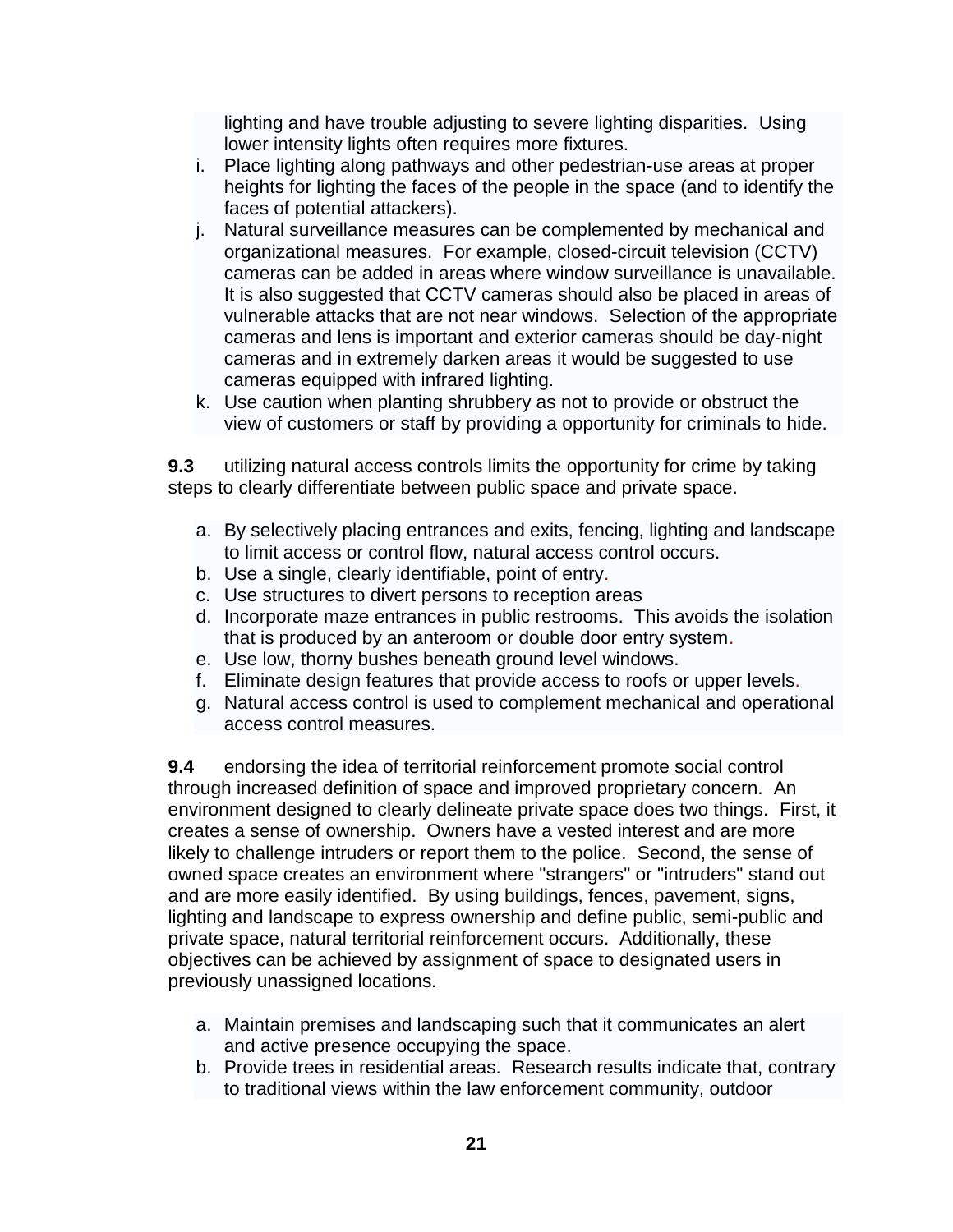residential spaces with more trees are seen as significantly more attractive, safer, and more likely to be used than similar spaces without trees. It should be noted that as spaces are made more attractive for use through the addition of elements such as trees, these same items can become hiding areas and block visibility for cameras. Care needs to be taken to allow these security concepts to work together.

- c. Display security system signage at access points.
- d. Place amenities such as seating or refreshments in common areas in a commercial or institutional setting helps to attract larger numbers of desired users.
- e. Scheduled activities in common areas increases proper use, attracts more people and increases the perception that these areas are controlled.
- f. Territorial reinforcement measures make the normal user feel safe and make the potential offender aware of a substantial risk of apprehension or scrutiny.

Footnotes:

1 - Atlas, Randall. *21st Century Security and CPTED: Designing for Critical Infrastructure Protection and Crime Prevention*. Boca Raton: CRC Press, 2008. 545p.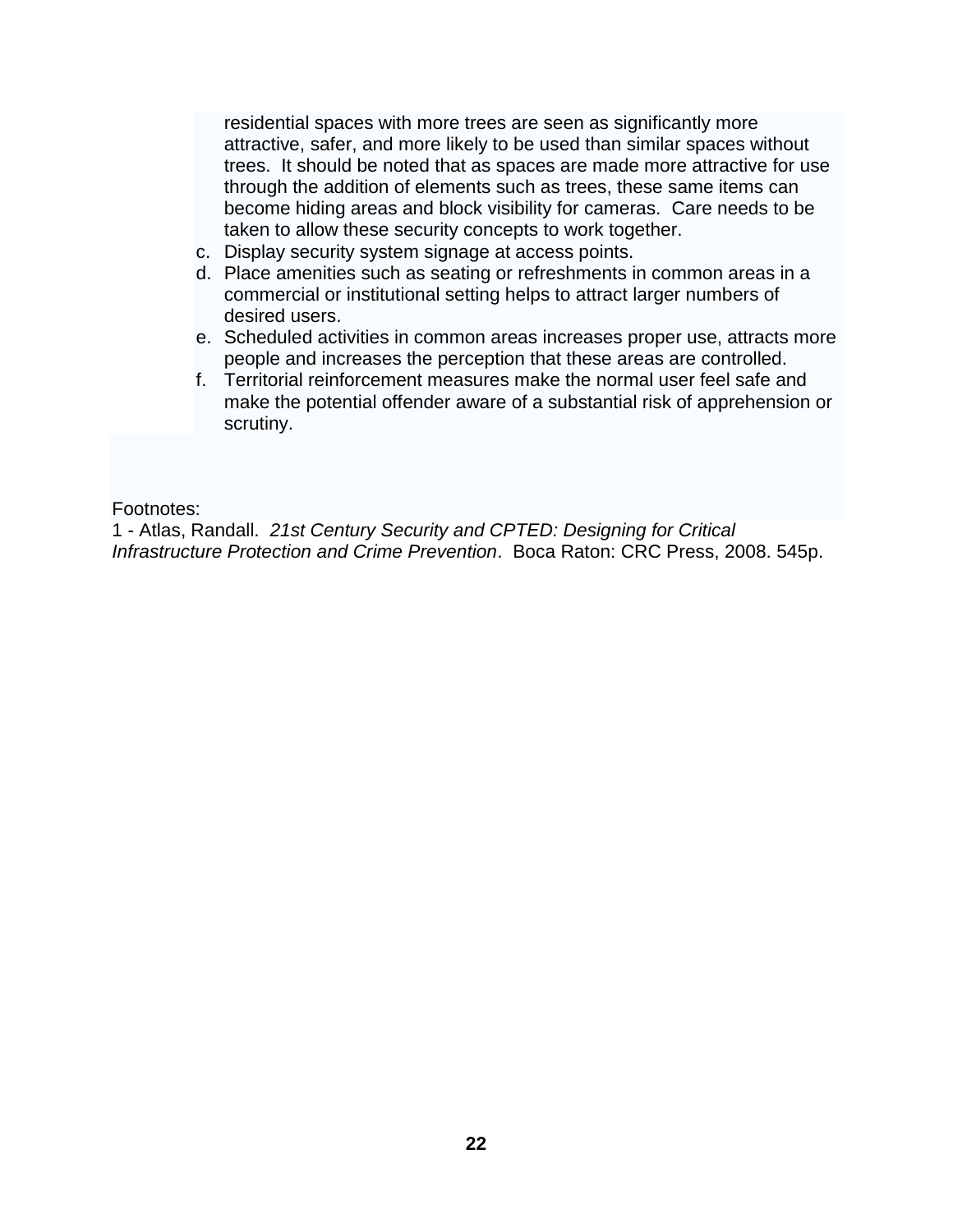### **Appendix A: Suggested Security Staff Qualifications**

It is suggested that the Library Directory should establish reasonable and justifiable qualifications for security officers, here called staff with primary security duties, detailed in Section 6. Security enforcement requires legal consultation and coordination with local law enforcement. Emergency or security staff require medical training and certification if they provide emergency first aid and cardiopulmonary resuscitation. Armed staff require agreement and coordination with local law enforcement, legal offices and protection specialists; compliance with local, state or national licensing laws; and additional employment screening, training, licensing and supervision.

| <b>Physical Capabilities</b>                                                                             | <b>Qualification</b><br>Level of<br><b>Importance</b> |
|----------------------------------------------------------------------------------------------------------|-------------------------------------------------------|
| Able to walk a patrol 8 hours a day                                                                      | Mandatory                                             |
| Hold a heavy door to open for minutes at a time                                                          | Mandatory                                             |
| Place a person at least 100 pounds in a wheelchair                                                       | Desirable                                             |
| Climb steep stairs or a ladder                                                                           | Mandatory                                             |
| 20/20 vision                                                                                             | Desirable                                             |
| (corrected to 20/40 with glasses)                                                                        | (Mandatory if armed)                                  |
| Hear normal conversation (prosthetics are acceptable                                                     | Mandatory                                             |
| Bend, stoop or work with hands above shoulder level                                                      | Mandatory                                             |
| Talk intelligibly over a telephone or portable radio and be understood by other<br>members of the force. | Mandatory                                             |
| No amputations, deformities or disabilities that would prevent satisfactory<br>performance of duties.    | Mandatory                                             |
| Present a neat, clean, non-threatening appearance                                                        | Mandatory                                             |
| Lift a small child (50 pounds) and carry in a rescue                                                     | Mandatory                                             |
| <b>Mental/Educational Capability</b>                                                                     |                                                       |
| High school diploma or equivalent                                                                        | Mandatory                                             |
| Read and understand written material in English and the language of the security<br>force.               | Mandatory                                             |
| No history or presence of any significant psychiatric disorder                                           | Mandatory                                             |
| <b>Emotionally stable</b>                                                                                | Mandatory                                             |
| <b>Other Capabilities</b>                                                                                |                                                       |
| No criminal conviction record indicating moral turpitude                                                 | Mandatory                                             |
| No history of violent acts that would indicate the candidate would harm a patron or<br>employee.         | Mandatory                                             |
| No history of child abuse/sexual abuse                                                                   | Mandatory                                             |
| Valid driver's license and safe driving record<br>(Mandatory if driving is required)                     | Desirable                                             |
| Emergency first aid qualified                                                                            | Desirable                                             |
| Cardio pulmonary resuscitation (CPR) qualified                                                           | Desirable                                             |
| Local or state guard license or certificate                                                              | Desirable                                             |
| Pre-employee polygraph where permitted or paper & pencil honesty test.                                   | Desirable                                             |
| Physical examination by a physician                                                                      | Desirable                                             |
| Drug test                                                                                                | Desirable                                             |
| At least 18 years old                                                                                    | Mandatory                                             |
|                                                                                                          |                                                       |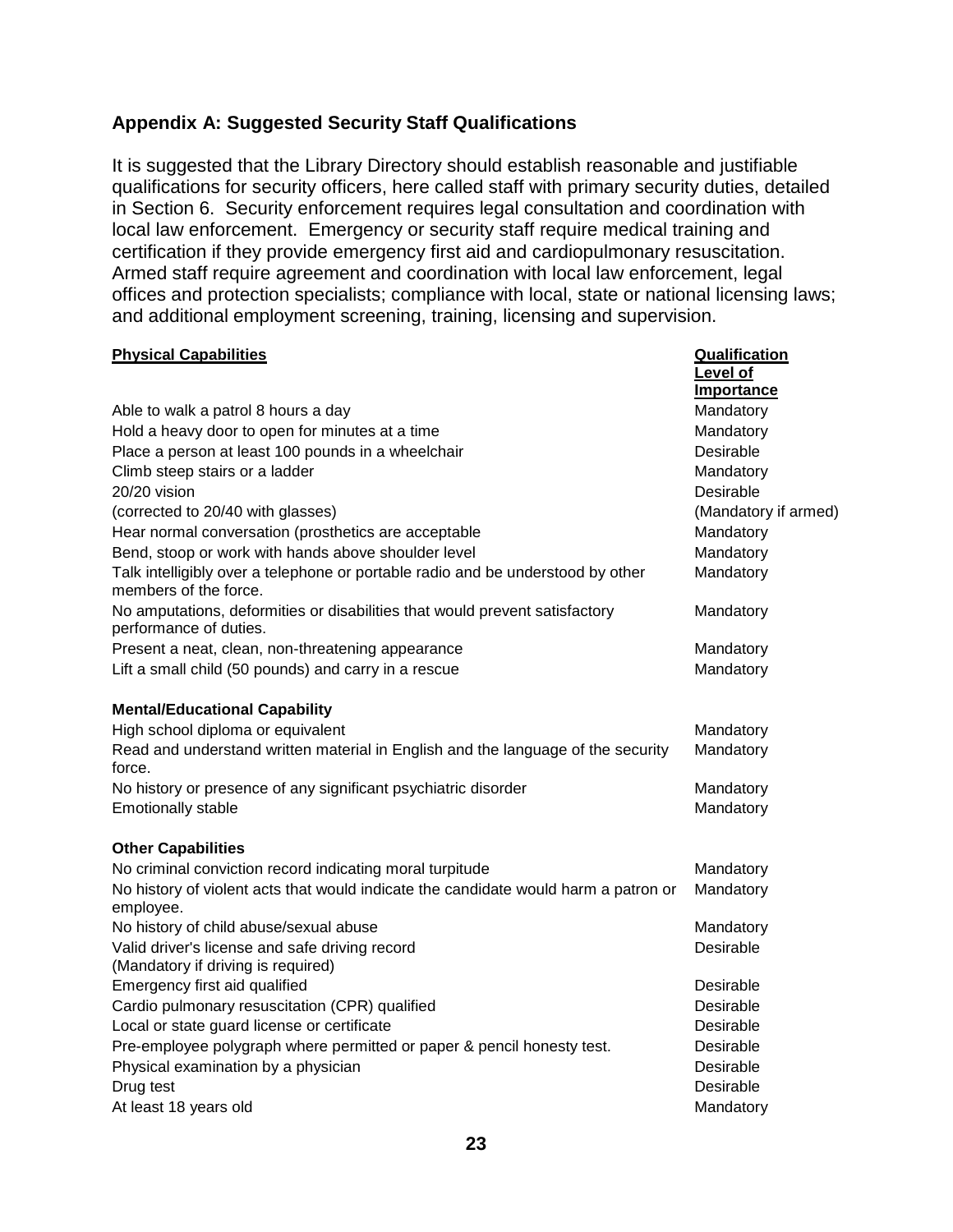#### **Appendix B: Staff Pre-Employment Screening Guidelines**

With the advice of legal counsel, human resources, loss protection professionals and law enforcement officials, it is suggested that the Library Director should manage the conduct of background checks as part of an internal security plan that is integrated into the library protection policy for the protection of staff, workers and patrons. It is suggested that the Library Director should require all library staff applicants and appointees to complete all basic application requests honestly and completely, with final acceptance dependent upon the completion and acceptability of these.

- A written job application that accounts for all periods of employment and gaps between employment during the past five years, to ensure that the applicant not avoid including any incarceration, employment termination or other relevant condition. Note that applicants who submit incomplete or dishonest materials should be given one opportunity to correct their information. Those who misrepresent or avoid questionable information should be subject to further investigation for final acceptance to determine whether this behavior would be likely to continue while employed at the library. A note should be included in any corrected record of the difference between first and second application information. Because prior employers are often reluctant to release negative information, even for legal purposes, a safe, all-encompassing question that deserves a fair answer is whether the previous employer would consider rehiring the applicant.
- A signature to verify that all application materials are correct and personally done, with permission or release form for the library to conduct further background investigation record checks. Note that this should advise applicants that records will be checked and that non-acceptability shall be cause for not hiring.
- An interview in person by a responsible interviewer at the professional level. Note that the interview should double-check that the materials submitted belong to the person being interviewed and were completed by that person. Skilled interviewers should note behaviors that may indicate unusual nervousness, incompleteness or deception about any data or issue that merit further investigation.
- As appropriate, several personal and professional references who vouch for a person's character and integrity. Note that an applicant or appointee may arrange for someone to respond or pose as a reference. References should be checked to determine that they are who they say they are by checking references' organizations with whom they are affiliated, requiring them to receive mail at the addresses listed and cross-checking given telephone numbers in the telephone directory or with directory assistance.
- Educational achievements and licensing data, especially where relevant to the job. License checks show the library's intention to verify work-related skills and work histories. An educational achievement check verifies the library's correctness in awarding a work position based on academic achievements. Note that a driver's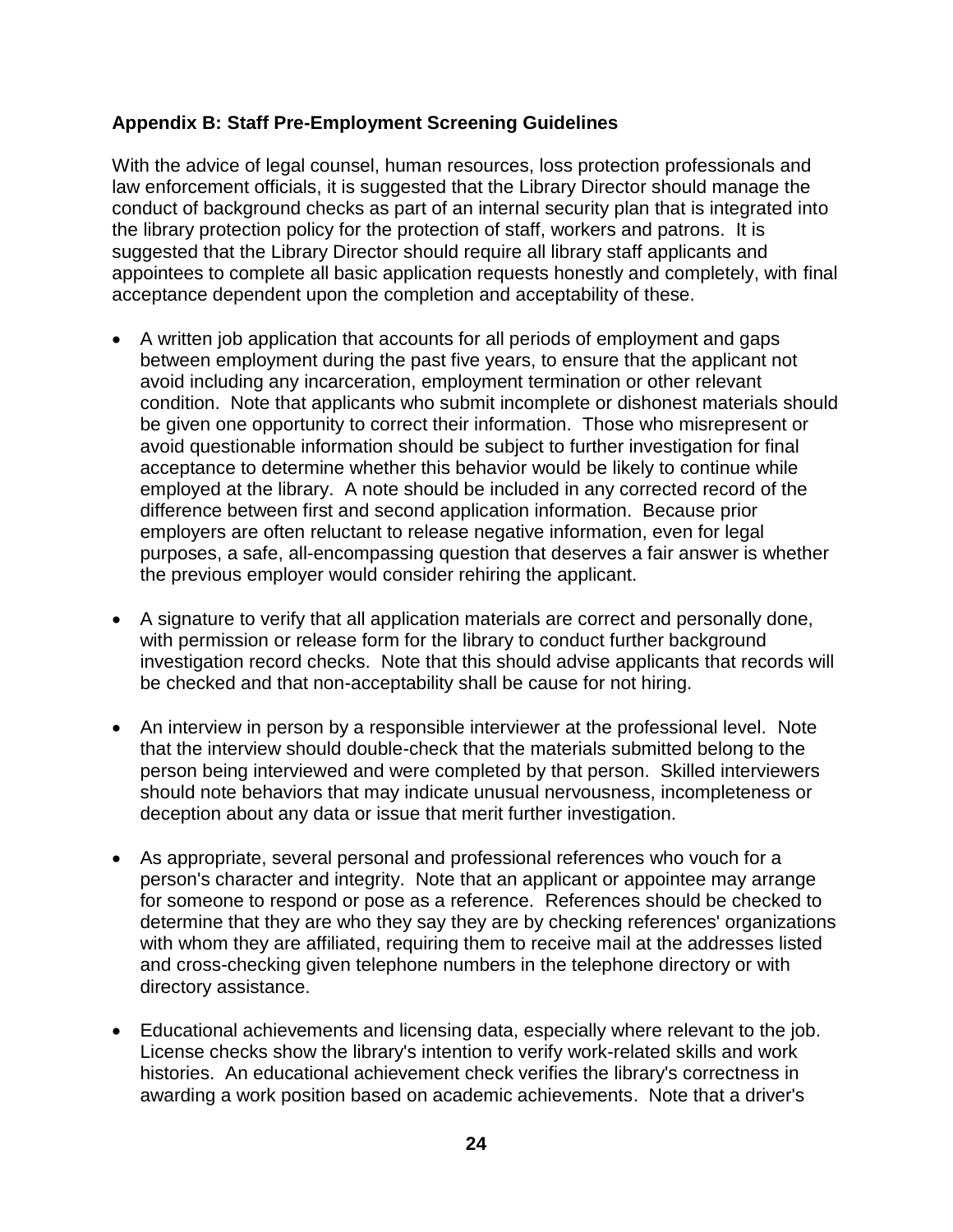license check should indicate if the applicant has a major health, drug or alcohol abuse problem that interferes with safely operating a vehicle. A guard license or certification check, including union card check, should indicate if the applicant has legitimate work qualifications and a length of satisfactory work in the field.

The Library Director should evaluate each staff position for vulnerability that a person in that position presents to the library, to staff and to patrons, and establish a corresponding level of background check to balance that vulnerability. Examples and suggestions of three category levels are:

- Basic level background check: Designed for staff with little or no access to special collections, patrons, valuables, sensitive information or the management of negotiables. This may include staff who work outside the facility and those who move freely in the office spaces but do not have clear or obvious access to any of the above.
- Intermediate level background check: Designed for staff with typical access to collections and patrons but little or no access to valuables, sensitive information or the management of negotiables. This is "typical" staff access to the library during public and office hours and non staff visitors with a similar capacity. These persons may move through the collection areas unattended before public hours or before offices close, without access to special collection or high security storage. They do not manage special collection materials or valuables, do not have high security keys, do not have after hour access and are not assigned in a regular public contact role that may place a patron or the library in jeopardy. Note that an intermediate level staff check requires more certainty to personal identification and accuracy of records checks, with these additions:
	- $\circ$  A criminal conviction history check for a period of no less than five years prior to the date of application or as far back as is legal in the jurisdiction. Note that a policy check or "name check" requires a check by Social Security Number and that a juvenile criminal record is not able to be released and checked.
	- o References from previous places of employment for at least the past five years. Note that a prior employment check reports working difficulties and may uncover legal difficulties that were not reported in the criminal conviction history.
- Advanced level background check: Designed for staff with a level of access that poses a higher potential risk, with regular access to special collections, patrons, valuables, sensitive information or the management of negotiables. This includes staff with primary security duties; mail room, loading dock and shipping and receiving staff; staff with access to sensitive information, especially computer information and computer administrative privileges; cashiers and cash handlers, accounting and purchasing staff; and staff with access to special collection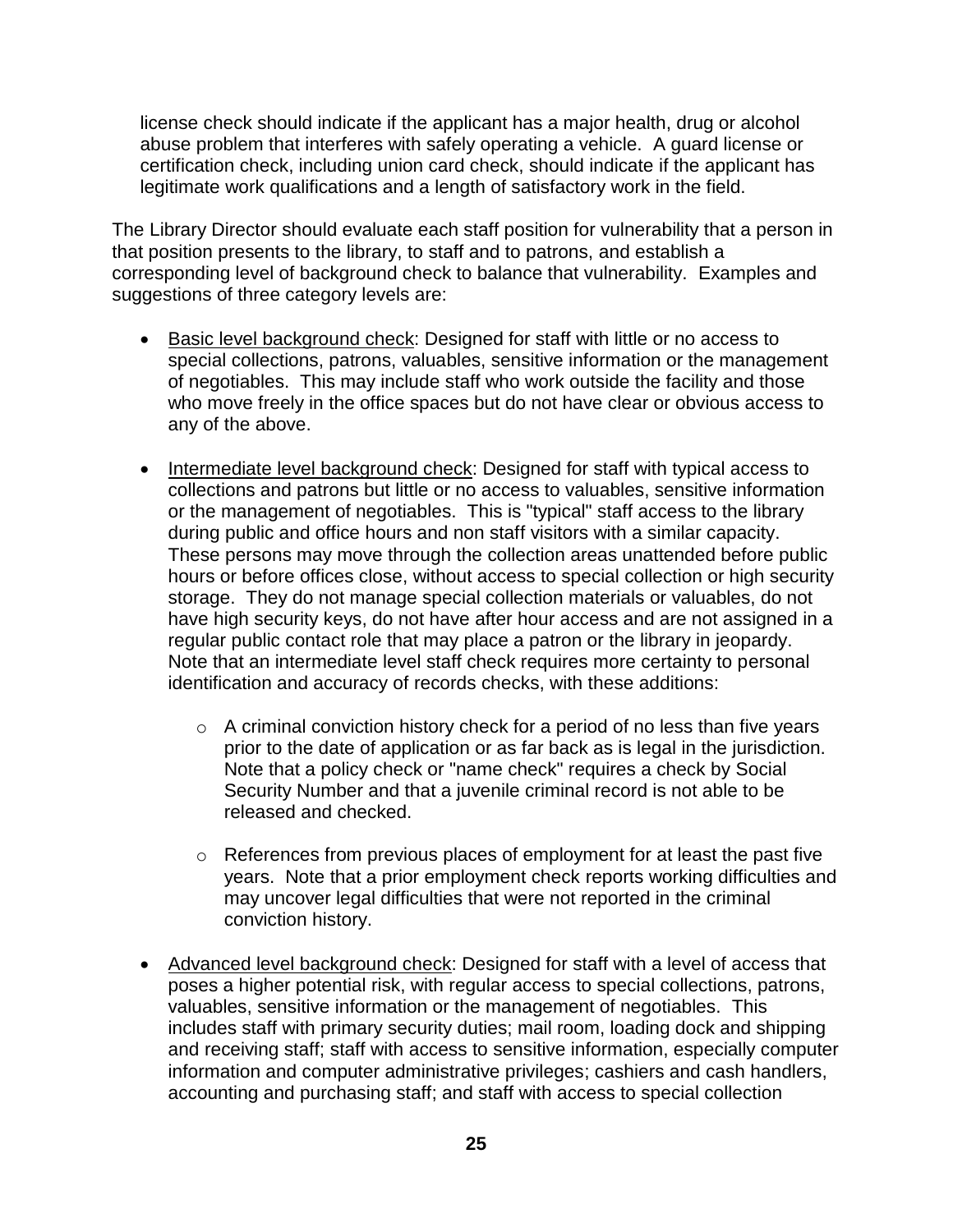storage, high security areas and high security keys. Advanced level staff checks shall require a complete application process above, plus:

- o A reference from all previous employers in the past ten years and a criminal conviction history check for a period of no less than five years prior to the date of application or as far back as is legal in the jurisdiction. Note the intermediate entry above for criminal conviction checks and the previous employer check note from the basic application check.
- o A minimum of three references in addition to those previously provided by the applicant, obtained during an interview with the applicant. Note the entry on references above and that the sooner the check may be conducted after receiving the references during the interview, the more valid it may be.
- o A consumer credit check to determine the applicant's credit history. Note that credit and payment histories reveal financial responsibilities and pressures, personal habits, lifestyles and spending habits that reinforce an understanding of the applicant's character and possible motivation or predisposition to theft or embezzlement.
- o A civil records check to reveal any unreported civil actions that may reflect on the library. Note that permission is required and that a number of different jurisdictions for places of work and places of residence may require inquiries.
- o Verification of the education achievements claimed by the applicant. Note that distinguished staff are given privileged status at the library and are publicly known for their academic standing on the basis of educational achievements that should be verified. While transcripts are relatively easy to obtain, numerous awards and achievements may be more difficult to certify.
- o A photograph and fingerprints to certify personal identity. Note that fingerprinting requires the taking of good prints and does not require a fingerprint check at the time of hiring. A photograph from the photo identification card process is sufficient. These records may also permit a staff to be identified or removed from a suspicion list during an investigation.

The Library Director should require that all persons managing background checks and investigations undergo advance background checks known as a "full field" investigation, to be conducted and analyzed by a professional consultant or local police officials, not by staff from an umbrella organization that may have concerns or controls that may affect the data or the outcome. The person or persons conducting these investigations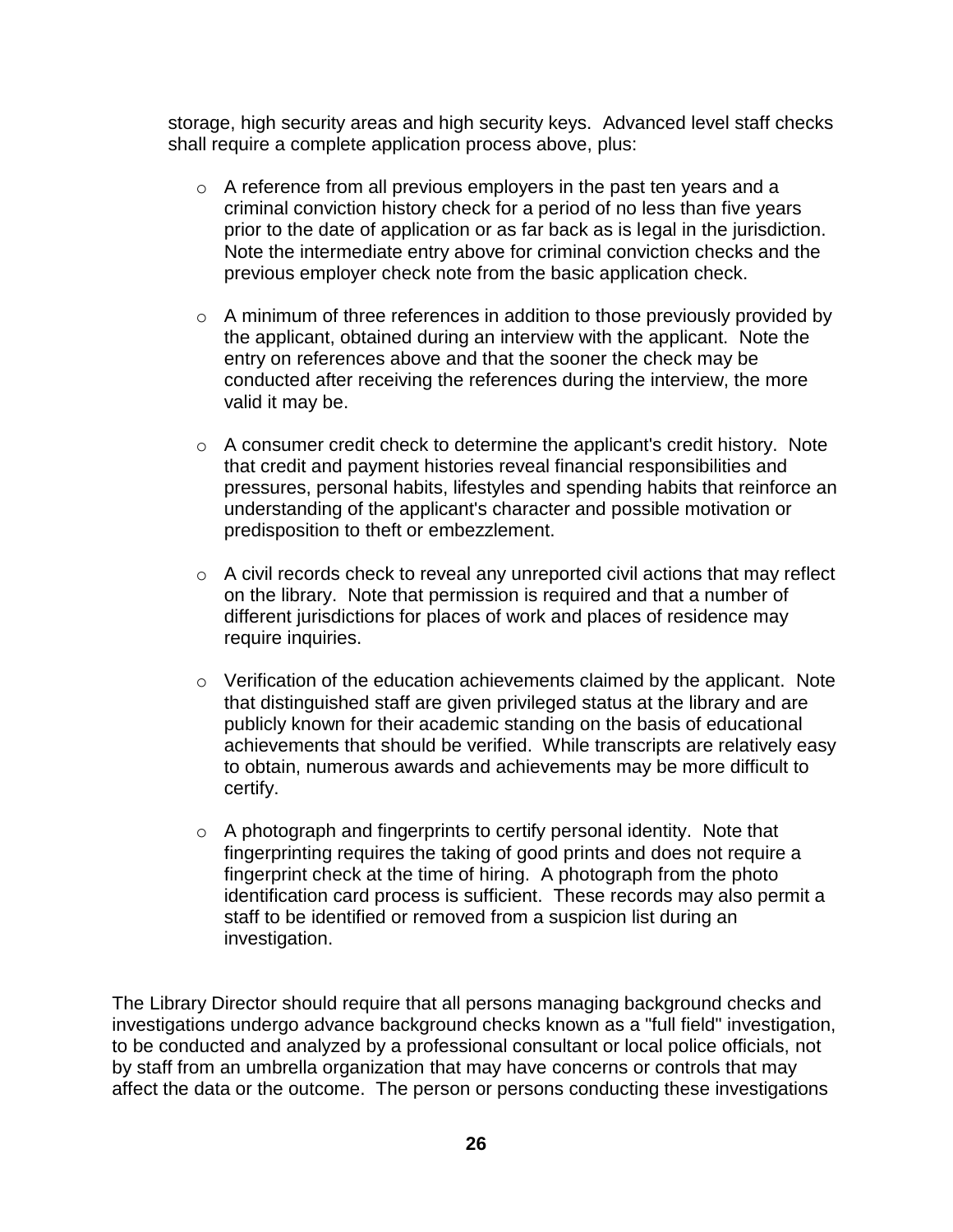needs simply to report the result of the investigation against the advanced level acceptance standards above, keeping the information permanently on file. No one involved in the background check process at the library is exempt from it. Board members and persons appointed to positions of public attention connected with the library should also undergo this process for the protection of the library.

The security manager or person responsible for security should gather, review and maintain the required background information in a professional and confidential manner and summarize, report and recommend through the personnel director to the Library Director, most confidentially, a final opinion for each applicant.

The Library Director should make a decision with the security director and personnel director for final acceptance for employment. Those making final acceptability judgments should link discrepancies in background checks with potential vulnerabilities at the library and make judgments within local law and good ethical judgment. The Library Director should depend upon the security manager and personnel manager to advocate the best from their professional positions. Each final acceptance decision, change and exception to final acceptability rules or criteria should not be a unilateral decision nor should it have to be unanimous.

Note that this appendix does not define how to determine final acceptability for particular library positions, except for those who review background checks, who must be above reproach. There is no clear-cut criterion for being denied final acceptance except based on civil, legal, and ethical opinions. The background history of the individual should not be the sole criteria for denying employment or promotion, but should be a major factor.

As examples only: applicants with felony records within the recent past, especially for any form of theft and individuals with arrests for use of illegal drugs or narcotics, should be considered subject to denial of final acceptance for intermediate and advanced level access when they have access to high value records and information. Applicants with a record of serious sexual and child abuse convictions should be considered subject to denial of final acceptance for intermediate and advanced level access when they may work closely with patrons and staff. Applicants with older records of criminal or civil convictions or bad credit history may indicate potential risk but not necessarily dishonesty; the security manager may wish to consider the possibility of the applicant to reform.

Library staff who manage and process background information should refrain from gathering and should refuse to record, report or store information that is irrelevant or immaterial to deciding the final acceptability of the applicant, such as material that is legally discriminatory as well as court records for civil disobedience involving moral turpitude, sexual preference or similarly irrelevant data. Legal counsel should determine what information may ever be released to individual applicants or others under the Freedom of Information Act.